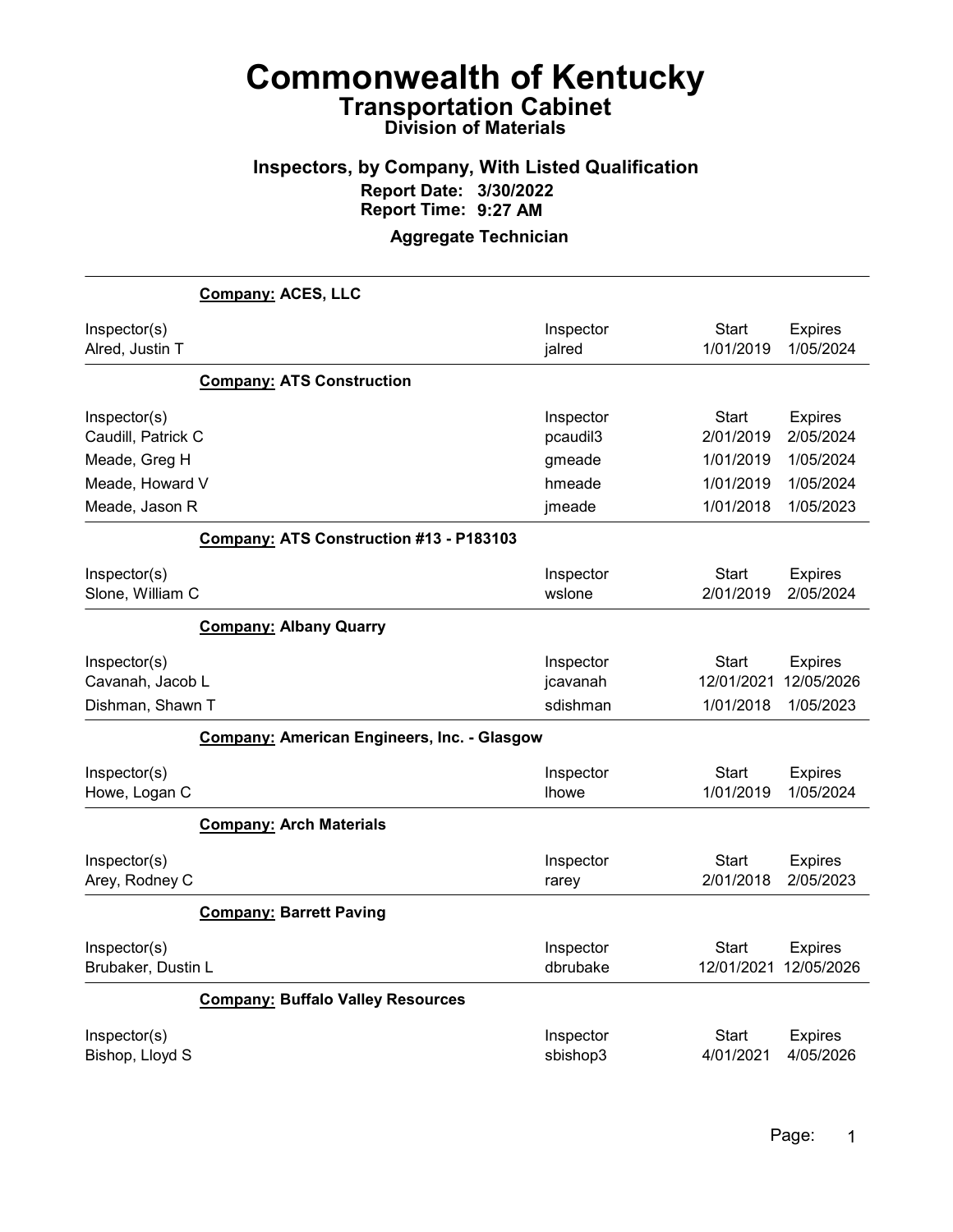#### Inspectors, by Company, With Listed Qualification Report Date: 3/30/2022 Report Time: 9:27 AM

#### Aggregate Technician

| <b>Company: Bullett County Stone</b>      |                       |                           |                             |
|-------------------------------------------|-----------------------|---------------------------|-----------------------------|
| Inspector(s)                              | Inspector             | <b>Start</b>              | <b>Expires</b>              |
| Blaker, Michael R                         | mblaker               | 12/01/2021                | 12/05/2026                  |
| <b>Company: Bullitt County Stone</b>      |                       |                           |                             |
| Inspector(s)<br>Brittentime, Paul C       | Inspector<br>pbritten | <b>Start</b><br>1/01/2020 | <b>Expires</b><br>1/04/2025 |
| <b>Company: Calvery City Quarry LLC</b>   |                       |                           |                             |
| Inspector(s)<br>Robertson, Brittany N     | Inspector<br>brobert6 | <b>Start</b><br>1/01/2020 | <b>Expires</b><br>1/04/2025 |
| <b>Company: Carmeuse Lime - Maysville</b> |                       |                           |                             |
| Inspector(s)<br>Hardy, David M            | Inspector<br>dhardy   | <b>Start</b><br>3/26/2019 | <b>Expires</b><br>3/29/2024 |
| <b>Company: Central Office Materials</b>  |                       |                           |                             |
| Inspector(s)<br>Black, Michael T          | Inspector<br>mblack   | <b>Start</b><br>1/01/2018 | <b>Expires</b><br>1/05/2023 |
| Brewer, Jared A                           | jbrewer2              | 1/01/2018                 | 1/05/2023                   |
| Clements, Billy R                         | bclement              | 2/01/2019                 | 2/05/2024                   |
| Cooper, Christopher C                     | ccooper               | 4/01/2021                 | 4/05/2026                   |
| Cooper, Christopher C                     | ccooper               | 3/01/2020                 | 3/05/2025                   |
| Dees, Amanda G                            | adees                 | 2/01/2019                 | 2/05/2024                   |
| Gilbert, Kevin G                          | kgilbert              | 1/01/2019                 | 1/05/2024                   |
| Hazelett, Jason S                         | jhazelet              | 3/01/2018                 | 3/05/2023                   |
| McLeod, Andrew J                          | amcleod               | 2/01/2019                 | 2/05/2024                   |
| Perry, Brooke L                           | bwiley                | 4/01/2021                 | 4/05/2026                   |
| Rice, David S                             | drice                 | 1/01/2020                 | 1/04/2025                   |
| Rich, Eric W                              | erich                 | 1/31/2022                 | 2/04/2027                   |
| Shelton, Jr., Ricky G                     | rshelton              | 1/01/2020                 | 1/04/2025                   |
| Taylor, Brandon W                         | btaylor4              | 4/01/2021                 | 4/05/2026                   |

Company: Charles DeWeese Construction, Inc.

| Inspector(s)     | Inspector | Start                 | <b>Expires</b> |
|------------------|-----------|-----------------------|----------------|
| Gearlds, Brian T | bgearlds  | 12/01/2019 12/04/2024 |                |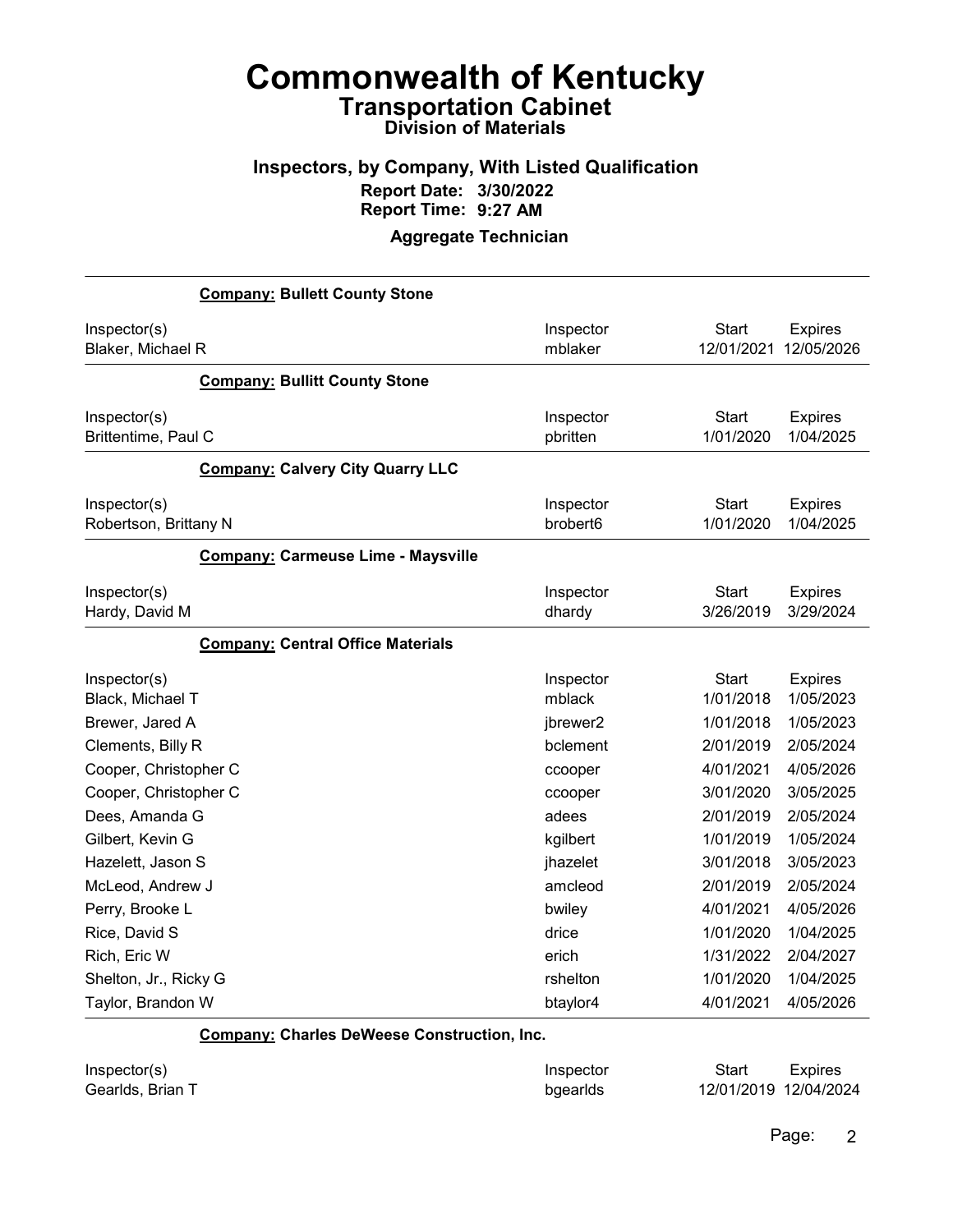#### Inspectors, by Company, With Listed Qualification Report Date: 3/30/2022 Report Time: 9:27 AM

| Hale, Christopher T                                      | chale                          |                                 | 12/01/2019 12/04/2024                    |
|----------------------------------------------------------|--------------------------------|---------------------------------|------------------------------------------|
| Taylor, Robert E                                         | rtaylor2                       | 3/01/2019                       | 3/04/2024                                |
| <b>Company: Construction Materials Lab - Sellersburg</b> |                                |                                 |                                          |
| Inspector(s)<br>Woodard, Bryon F                         | Inspector<br>bwoodard          | Start                           | <b>Expires</b><br>12/01/2019 12/04/2024  |
| <b>Company: County Prestress</b>                         |                                |                                 |                                          |
| Inspector(s)<br>Harbison, Christopher M                  | Inspector<br>charbiso          | <b>Start</b><br>3/01/2019       | <b>Expires</b><br>3/04/2024              |
| <b>Company: D-01 Materials Section</b>                   |                                |                                 |                                          |
| Inspector(s)<br>Friedlander, Paul J                      | Inspector<br>pfriedla          | <b>Start</b><br>1/01/2018       | <b>Expires</b><br>1/05/2023              |
| Friedlander, Paul J                                      | pfriedla                       | 5/01/2021                       | 5/05/2026                                |
| Harmon II, John W                                        | jharmon3                       | 5/01/2021                       | 5/05/2026                                |
| Hurt, Donna M                                            | dhurt                          | 5/01/2021                       | 5/05/2026                                |
| Ortt, Eric D                                             | eortt                          | 5/01/2021                       | 5/05/2026                                |
| Turner, Charles K                                        | cturner                        | 1/01/2018                       | 1/05/2023                                |
| <b>Company: D-02 Hopkinsville Section</b>                |                                |                                 |                                          |
| Inspector(s)<br>Buchannon, Eric J                        | Inspector<br>jbuchann          | <b>Start</b><br>4/01/2021       | <b>Expires</b><br>4/05/2026              |
| <b>Company: D-02 Materials Section</b>                   |                                |                                 |                                          |
| Inspector(s)<br>Back, Chris D                            | Inspector<br>cback             | Start<br>1/01/2018              | <b>Expires</b><br>1/05/2023              |
| Beasley, Cindy L                                         | cbeasle2                       | 1/01/2018                       | 1/05/2023                                |
| Rudd, John W                                             | jrudd                          | 1/01/2020                       | 1/04/2025                                |
| Webb, Kevin W                                            | kwebb                          | 5/01/2021                       | 5/05/2026                                |
| <b>Company: D-03 Bowling Green Section</b>               |                                |                                 |                                          |
| Inspector(s)<br>Ervin, Jonathan L<br>Hocker, Dara L      | Inspector<br>jervin<br>dhocker | Start<br>1/01/2019<br>1/01/2019 | <b>Expires</b><br>1/05/2024<br>1/05/2024 |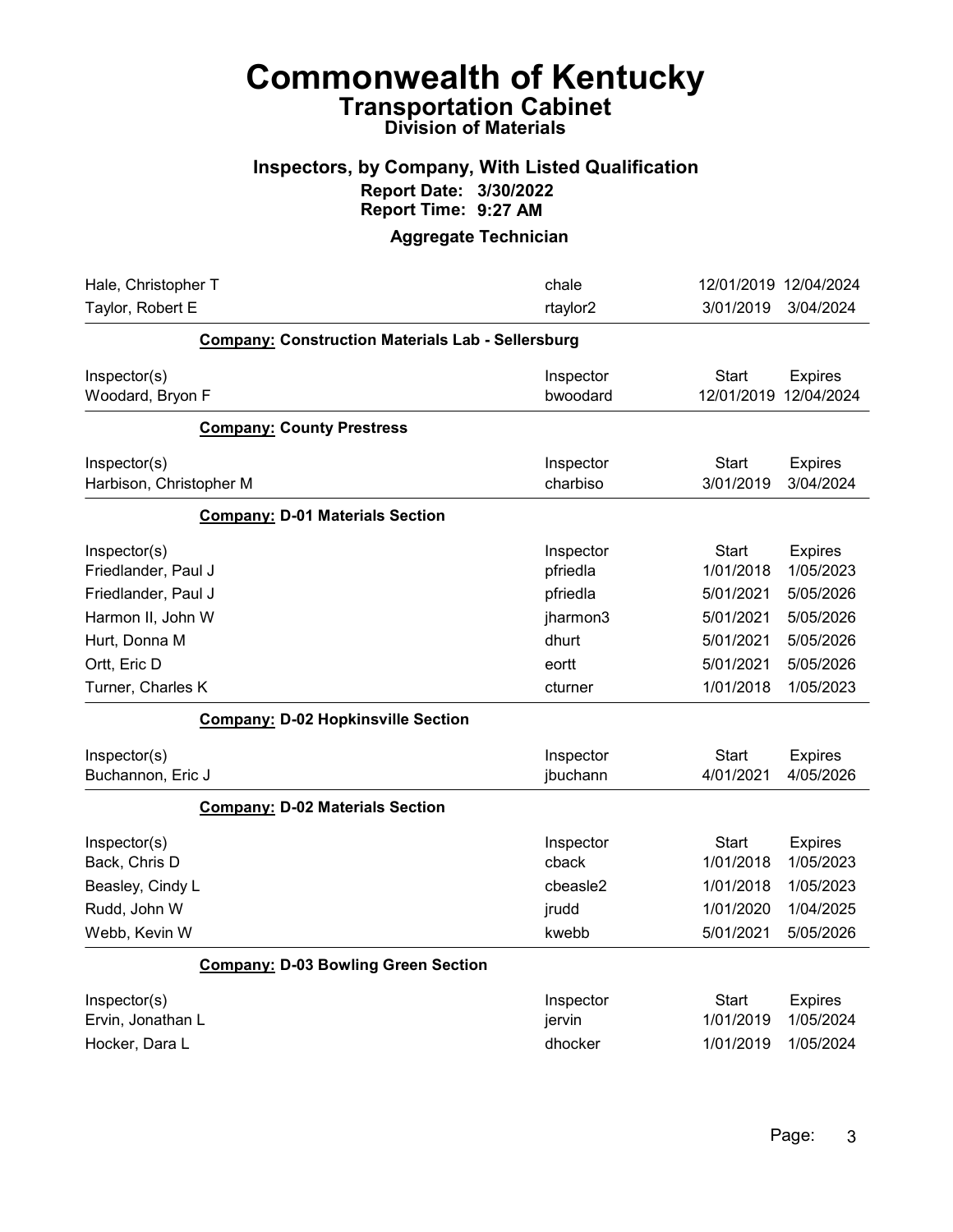#### Inspectors, by Company, With Listed Qualification Report Date: 3/30/2022 Report Time: 9:27 AM

|                                                          | <b>Company: D-03 Glasgow Section</b>      |                                  |                                        |                                           |
|----------------------------------------------------------|-------------------------------------------|----------------------------------|----------------------------------------|-------------------------------------------|
| Inspector(s)<br><b>Blakley, David</b><br>Cline, Richey B |                                           | Inspector<br>dblakley<br>rcline  | <b>Start</b><br>1/01/2019<br>4/01/2021 | <b>Expires</b><br>1/05/2024<br>4/05/2026  |
|                                                          | <b>Company: D-03 Materials Section</b>    |                                  |                                        |                                           |
| Inspector(s)<br>Childress, Charles B                     |                                           | Inspector<br>cchildre            | <b>Start</b><br>5/01/2021              | <b>Expires</b><br>5/05/2026               |
| Fitzgerald, Patrick L                                    |                                           | pfitzger                         | 5/01/2021                              | 5/05/2026                                 |
| Hurt, Jason W                                            |                                           | jhurt                            | 12/01/2019                             | 12/04/2024                                |
| Logan, Wilburn J                                         |                                           | wlogan                           | 12/01/2019                             | 12/04/2024                                |
| Pardue, Cody S                                           |                                           | cpardue                          | 1/01/2020                              | 1/04/2025                                 |
|                                                          | <b>Company: D-03 Russellville Section</b> |                                  |                                        |                                           |
| Inspector(s)<br>Grubb, Patrick D<br>Hadden, Jonathan K   |                                           | Inspector<br>pgrubb<br>jhadden   | Start<br>1/01/2019<br>1/01/2019        | <b>Expires</b><br>1/05/2024<br>1/05/2024  |
| Shields, Nicole L                                        |                                           | njohnso3                         | 12/01/2017                             | 12/05/2022                                |
|                                                          | <b>Company: D-03 Scottsville Section</b>  |                                  |                                        |                                           |
| Inspector(s)<br>Cockrill, Shannon S<br>Graves, Ashley R  |                                           | Inspector<br>scockril<br>agraves | Start<br>1/01/2019<br>1/01/2019        | <b>Expires</b><br>1/05/2024<br>1/05/2024  |
|                                                          | <b>Company: D-04 Materials Section</b>    |                                  |                                        |                                           |
| Inspector(s)<br>Feiler, Richard H<br>Rabich, Ronald      |                                           | Inspector<br>rfeiler<br>rrabich  | Start<br>12/01/2017<br>1/01/2019       | <b>Expires</b><br>12/05/2022<br>1/05/2024 |
|                                                          | <b>Company: D-05 Louisville Section</b>   |                                  |                                        |                                           |
| Inspector(s)<br>Barker, Richard L                        |                                           | Inspector<br>rbarker             | Start<br>1/01/2018                     | <b>Expires</b><br>1/05/2023               |
|                                                          | <b>Company: D-05 Materials Section</b>    |                                  |                                        |                                           |
| Inspector(s)<br>Bond, Bart S                             |                                           | Inspector<br>bbond <sub>2</sub>  | <b>Start</b><br>3/01/2019              | <b>Expires</b><br>3/04/2024               |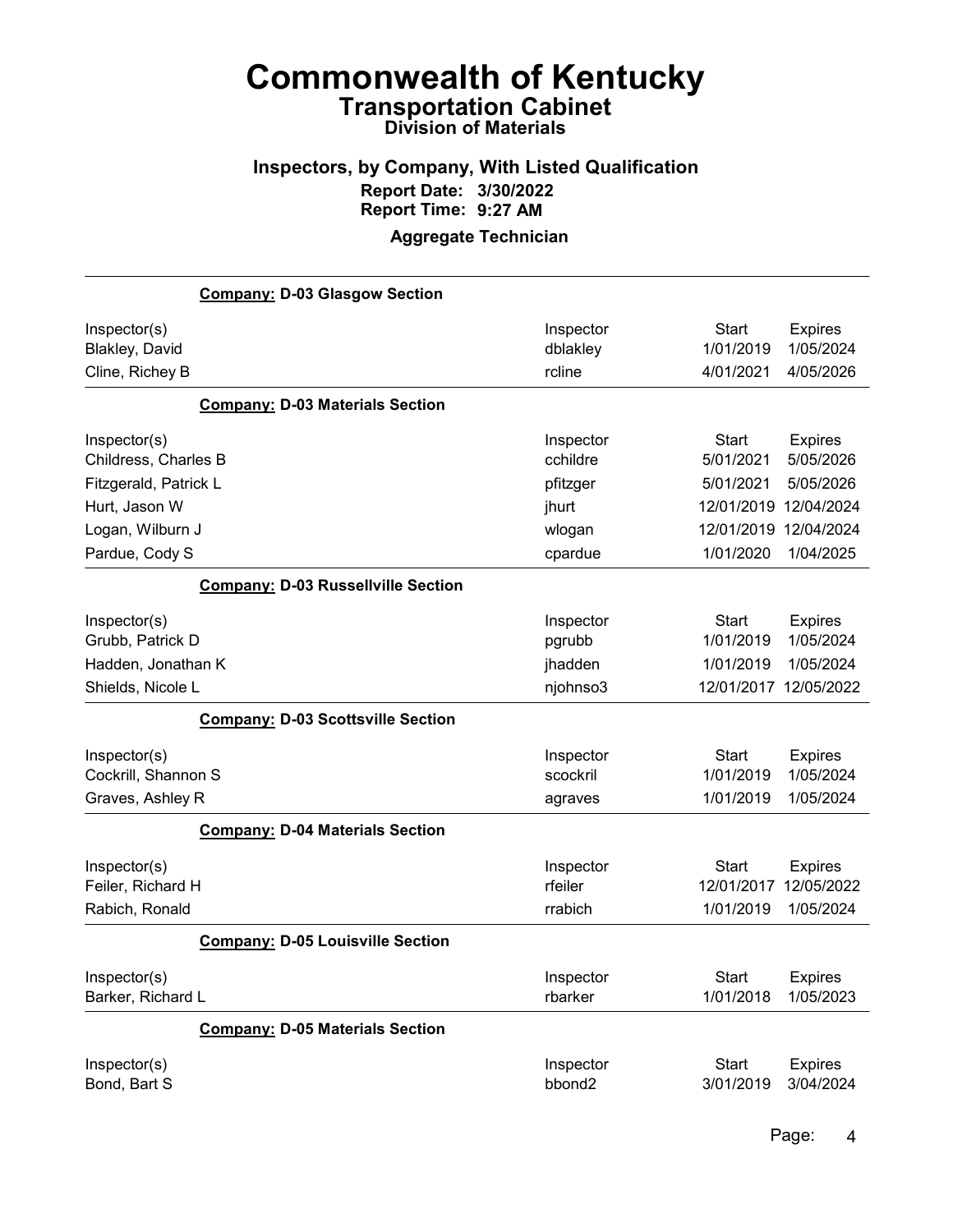#### Inspectors, by Company, With Listed Qualification Report Date: 3/30/2022 Report Time: 9:27 AM

| Durham, Jonathan L                     | jdurham2  | 1/01/2018    | 1/05/2023      |
|----------------------------------------|-----------|--------------|----------------|
| Lauer, Eric R                          | elauer    | 3/28/2019    | 3/31/2024      |
| O'Bryan, Gerald P                      | gobryan   | 1/01/2019    | 1/05/2024      |
| Rodgers, Kelsey                        | krodgers  | 1/01/2020    | 1/04/2025      |
| Rodgers, Kelsey                        | krodgers  | 1/28/2020    | 1/31/2025      |
| Train, Shannon E                       | strain    | 1/01/2019    | 1/05/2024      |
| <b>Company: D-06 Covington Section</b> |           |              |                |
| Inspector(s)                           | Inspector | <b>Start</b> | <b>Expires</b> |
| Kool, Kenneth H                        | kkool     | 4/01/2021    | 4/05/2026      |
| <b>Company: D-06 Materials Section</b> |           |              |                |
| Inspector(s)                           | Inspector | <b>Start</b> | <b>Expires</b> |
| Baldwin, Michael T                     | mbaldwin  | 1/01/2019    | 1/05/2024      |
| Johnston, Rodney J                     | rjohnsto  | 12/01/2021   | 12/05/2026     |
| Palladino, Henry W                     | hpalladi  | 12/01/2021   | 12/05/2026     |
| <b>Company: D-06 Owenton Section</b>   |           |              |                |
| Inspector(s)                           | Inspector | <b>Start</b> | <b>Expires</b> |
| Hylton, Johnnie R                      | jhylton   | 1/01/2018    | 1/05/2023      |
| <b>Company: D-07 Materials Section</b> |           |              |                |
| Inspector(s)                           | Inspector | <b>Start</b> | <b>Expires</b> |
| Hopper, Skylar K                       | shopper   | 5/01/2019    | 5/04/2024      |
| Spencer, Larry C                       | Ispence2  | 3/01/2019    | 3/04/2024      |
| <b>Company: D-07 Richmond Section</b>  |           |              |                |
| Inspector(s)                           | Inspector | <b>Start</b> | <b>Expires</b> |
| Browning, Ethan "Kelby"                | kbrowni3  | 1/01/2019    | 1/05/2024      |
| <b>Company: D-08 Materials Section</b> |           |              |                |
| Inspector(s)                           | Inspector | Start        | <b>Expires</b> |
| Cravens, Steven W                      | scravens  | 1/01/2019    | 1/05/2024      |
| Eden, Catherine L                      | ceden     | 12/01/2021   | 12/05/2026     |
| Frye, Mallory A                        | mfrye     | 5/01/2021    | 5/05/2026      |
| Jasper, Devin N                        | djasper3  | 1/01/2020    | 1/04/2025      |
| Lawson, Johnnie D                      | jlawson   | 2/01/2018    | 2/05/2023      |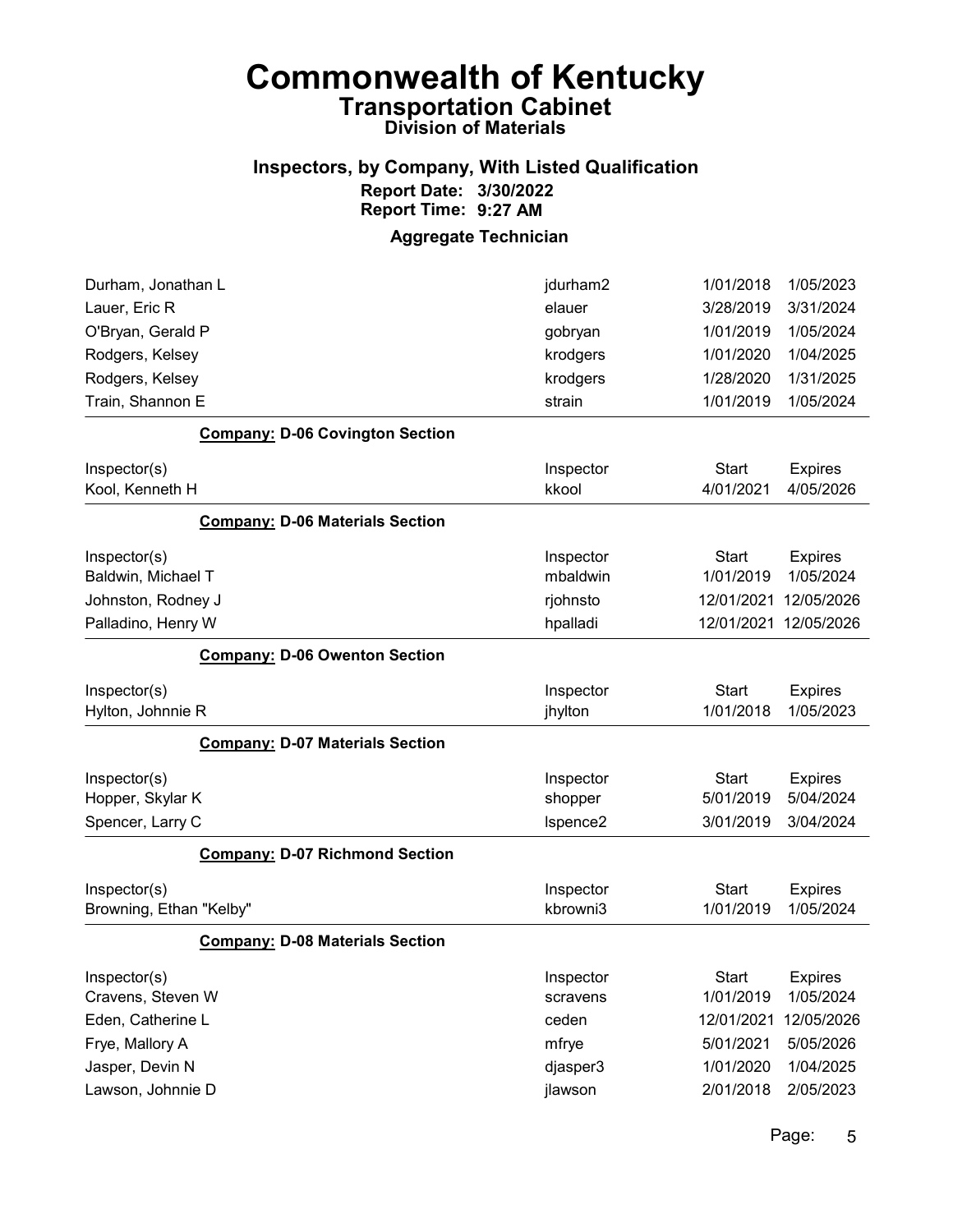#### Inspectors, by Company, With Listed Qualification Report Date: 3/30/2022 Report Time: 9:27 AM

| Roberts, Austin S     |                                           | arobert3  | 1/01/2020    | 1/04/2025      |
|-----------------------|-------------------------------------------|-----------|--------------|----------------|
|                       | <b>Company: D-08 Stanford Section</b>     |           |              |                |
| Inspector(s)          |                                           | Inspector | <b>Start</b> | <b>Expires</b> |
| Downey, Chris D       |                                           | cdowney   | 1/01/2019    | 1/05/2024      |
| Price, Scott A        |                                           | sprice2   | 1/01/2019    | 1/05/2024      |
|                       | <b>Company: D-09 Flemingsburg Section</b> |           |              |                |
| Inspector(s)          |                                           | Inspector | <b>Start</b> | <b>Expires</b> |
| Liles, Cory D         |                                           | cliles    | 12/01/2019   | 12/04/2024     |
| Wells, Brent D        |                                           | bwells2   | 1/01/2018    | 1/05/2023      |
|                       | <b>Company: D-09 Materials Section</b>    |           |              |                |
| Inspector(s)          |                                           | Inspector | <b>Start</b> | <b>Expires</b> |
| Dailey, Rick A        |                                           | rdailey   | 12/01/2019   | 12/04/2024     |
| Dyer, Gerald S        |                                           | gdyer     | 4/01/2021    | 4/05/2026      |
| Gulley, Gregory A     |                                           | ggulley   | 12/01/2019   | 12/04/2024     |
| McClure, Jimmy D      |                                           | jmcclur2  | 4/01/2021    | 4/05/2026      |
|                       | <b>Company: D-10 Hazard Section</b>       |           |              |                |
| Inspector(s)          |                                           | Inspector | <b>Start</b> | <b>Expires</b> |
| Gabbard, Stephen R    |                                           | sgabbar2  | 2/01/2019    | 2/05/2024      |
| Minter, Christopher J |                                           | cminter   | 2/01/2019    | 2/05/2024      |
| Peters, Donnie W      |                                           | dpeters2  | 2/01/2019    | 2/05/2024      |
|                       | <b>Company: D-10 Jackson Section</b>      |           |              |                |
| Inspector(s)          |                                           | Inspector | <b>Start</b> | <b>Expires</b> |
| Horn, Keith           |                                           | khorn     | 2/01/2019    | 2/05/2024      |
|                       | <b>Company: D-10 Materials Section</b>    |           |              |                |
| Inspector(s)          |                                           | Inspector | <b>Start</b> | <b>Expires</b> |
| Crabtree, Will A      |                                           | wcrabtre  | 2/01/2020    | 2/04/2025      |
| Rose, Andrew K        |                                           | arose     | 2/01/2018    | 2/05/2023      |
|                       | <b>Company: D-10 Stanton Section</b>      |           |              |                |
| Inspector(s)          |                                           | Inspector | <b>Start</b> | <b>Expires</b> |
| Johnson, James D      |                                           | jjohns13  | 2/01/2018    | 2/05/2023      |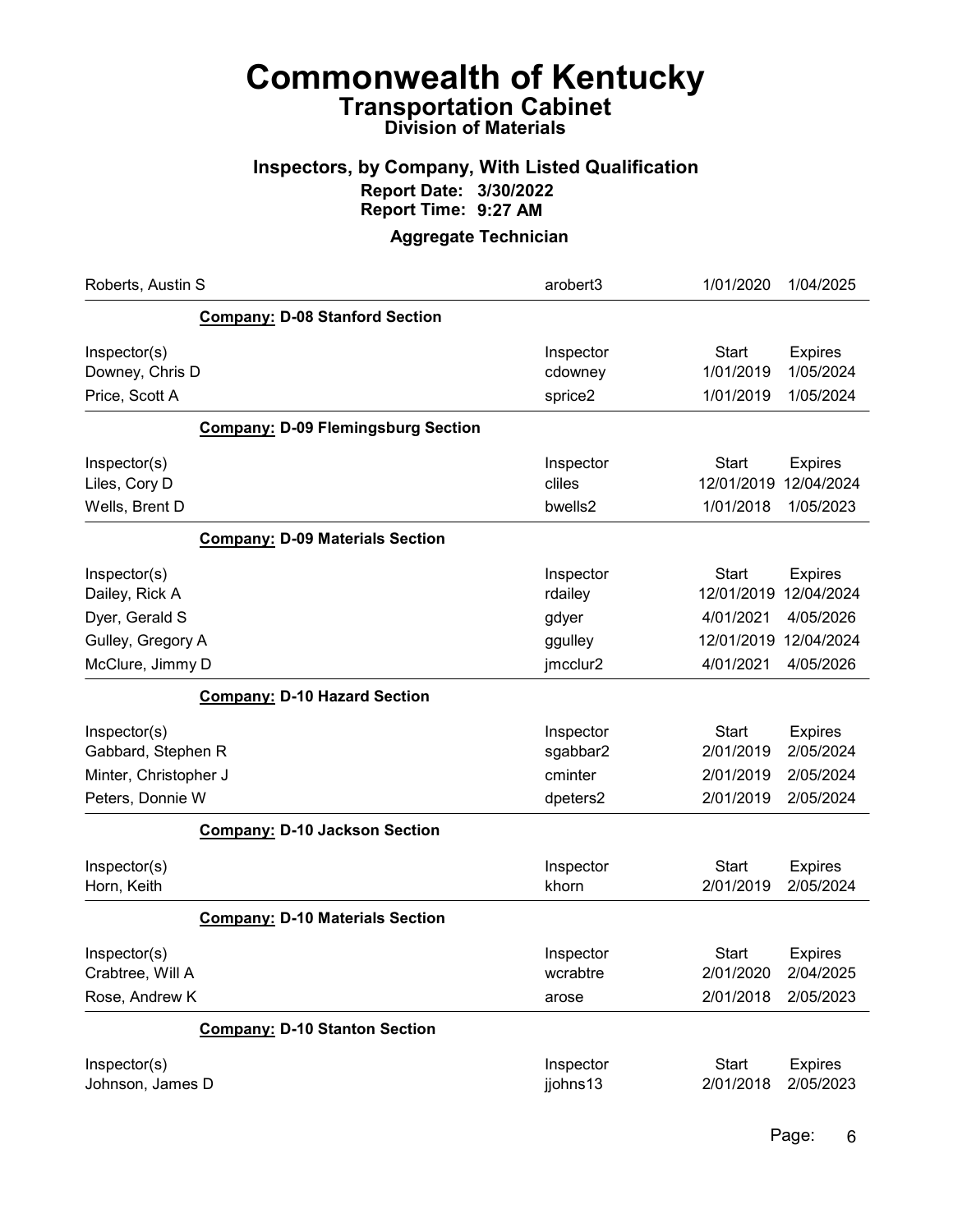#### Inspectors, by Company, With Listed Qualification Report Date: 3/30/2022 Report Time: 9:27 AM

| Terrill, Dorsie L                                                    |                                            | dterrill                                   | 2/01/2019                                           | 2/05/2024                                             |
|----------------------------------------------------------------------|--------------------------------------------|--------------------------------------------|-----------------------------------------------------|-------------------------------------------------------|
|                                                                      | <b>Company: D-10 West Liberty Section</b>  |                                            |                                                     |                                                       |
| Inspector(s)<br>Hall, Timothy R<br>Hammons, Faron R<br>Oney, Scott D |                                            | Inspector<br>thall3<br>fhammons<br>soney   | <b>Start</b><br>2/01/2018<br>2/01/2019<br>2/01/2019 | <b>Expires</b><br>2/05/2023<br>2/05/2024<br>2/05/2024 |
|                                                                      | <b>Company: D-11 Materials Section</b>     |                                            |                                                     |                                                       |
| Inspector(s)<br>Bowling, Kevin D<br>Jones, Tyler J<br>Mills, David L |                                            | Inspector<br>kbowling<br>tjones5<br>dmills | <b>Start</b><br>2/01/2020<br>1/01/2019<br>2/01/2020 | <b>Expires</b><br>2/04/2025<br>1/05/2024<br>2/04/2025 |
|                                                                      | <b>Company: D-12 Materials Section</b>     |                                            |                                                     |                                                       |
| Inspector(s)<br>Adkins, Rick A<br>Hamilton, Eric E                   |                                            | Inspector<br>radkins<br>ehami2             | <b>Start</b><br>4/01/2021<br>2/01/2018              | <b>Expires</b><br>4/05/2026<br>2/05/2023              |
|                                                                      | <b>Company: D-12 Pikeville Section</b>     |                                            |                                                     |                                                       |
| Inspector(s)<br>Coleman, Logan C<br>Johnson, Tanner W                |                                            | Inspector<br>Icoleman<br>tjohnso9          | <b>Start</b><br>4/01/2021<br>4/01/2021              | <b>Expires</b><br>4/05/2026<br>4/05/2026              |
|                                                                      | <b>Company: District Three</b>             |                                            |                                                     |                                                       |
| Inspector(s)<br>Whittle, Joe T                                       |                                            | Inspector<br>jwhittle                      | <b>Start</b><br>1/01/2019                           | <b>Expires</b><br>1/05/2024                           |
|                                                                      | <b>Company: E. Dillon &amp; Company</b>    |                                            |                                                     |                                                       |
| Inspector(s)<br>Saunders, Stanley L                                  |                                            | Inspector<br>ssaunder                      | <b>Start</b><br>2/01/2020                           | <b>Expires</b><br>2/04/2025                           |
|                                                                      | <b>Company: Encore Precast LLC</b>         |                                            |                                                     |                                                       |
| Inspector(s)<br>Mehaffy, Benjamin A                                  |                                            | Inspector<br>bmehaffy                      | <b>Start</b><br>5/01/2021                           | <b>Expires</b><br>5/05/2026                           |
|                                                                      | <b>Company: Ernst Concrete - Dayton OH</b> |                                            |                                                     |                                                       |
| Inspector(s)                                                         |                                            | Inspector                                  | <b>Start</b>                                        | <b>Expires</b><br>Page:                               |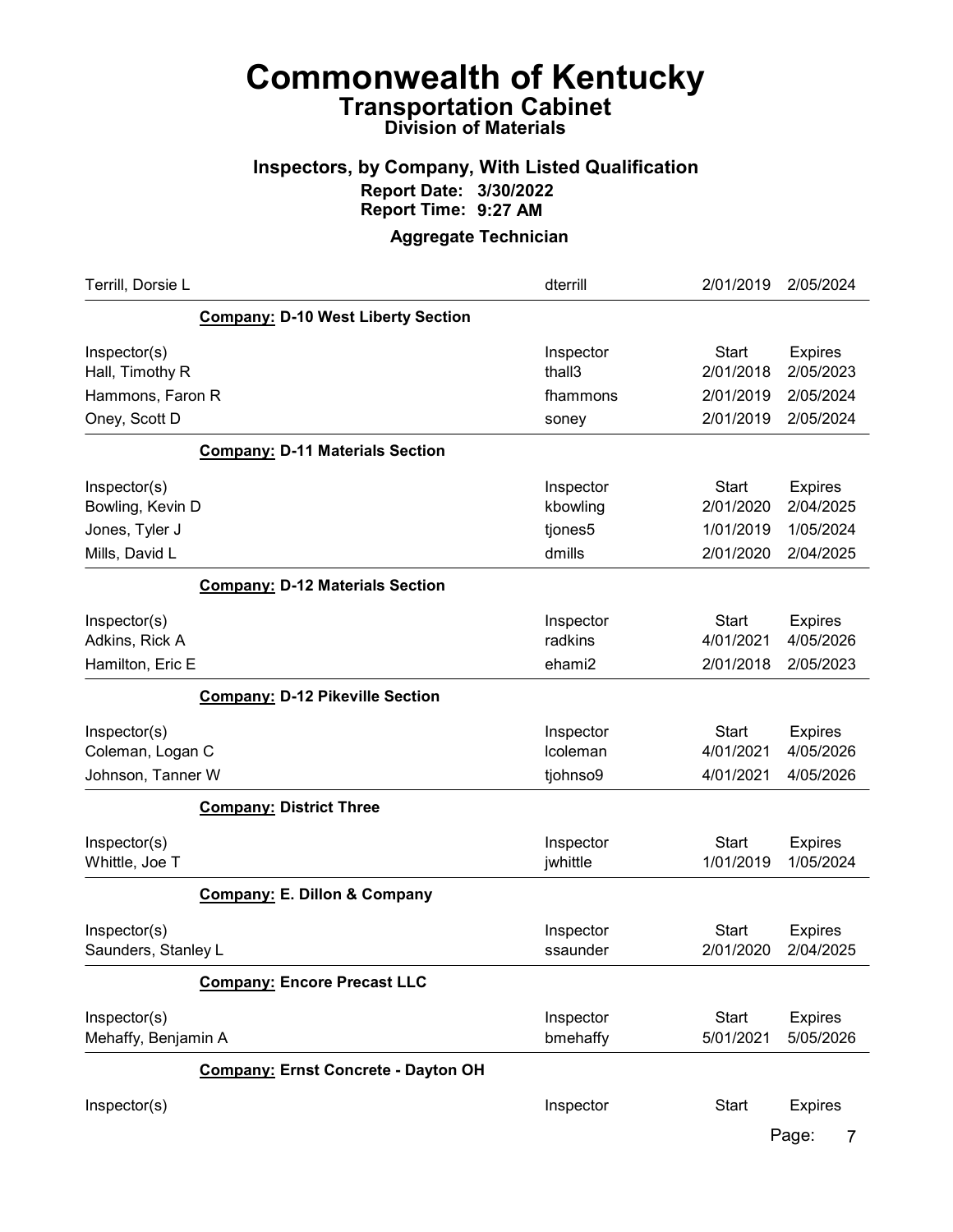#### Inspectors, by Company, With Listed Qualification Report Date: 3/30/2022 Report Time: 9:27 AM

| Griffith, Mark A                                                                                                                         | mgriffi4                                                                       | 1/01/2018                                                                             | 1/05/2023                                                                                      |
|------------------------------------------------------------------------------------------------------------------------------------------|--------------------------------------------------------------------------------|---------------------------------------------------------------------------------------|------------------------------------------------------------------------------------------------|
| <b>Company: Fredonia Valley Quarry</b>                                                                                                   |                                                                                |                                                                                       |                                                                                                |
| Inspector(s)<br>Copeland, Chad W                                                                                                         | Inspector<br>ccopela2                                                          | Start<br>1/01/2018                                                                    | <b>Expires</b><br>1/05/2023                                                                    |
| <b>Company: Gaddie Shamrock LLC - Columbia</b>                                                                                           |                                                                                |                                                                                       |                                                                                                |
| Inspector(s)<br>Asberry, Aaron<br>Gregory, Curtis<br>Harris, Kenny<br>Holland, Paul K<br>Legg, Brandi N                                  | Inspector<br>aasberry<br>cgregory<br>kharris<br>pholland<br>bdevore            | <b>Start</b><br>1/01/2020<br>1/01/2020<br>12/01/2019<br>12/01/2017<br>3/01/2019       | <b>Expires</b><br>1/04/2025<br>1/04/2025<br>12/04/2024<br>12/05/2022<br>3/04/2024              |
| Peters, Mariah A<br>Salazar, Jesus D                                                                                                     | mpeters<br>jsalazar                                                            | 2/01/2022<br>5/01/2021                                                                | 2/05/2027<br>5/05/2026                                                                         |
| Company: Gaddie-Shamrock - AMP080402<br>Inspector(s)                                                                                     | Inspector                                                                      | <b>Start</b>                                                                          | <b>Expires</b>                                                                                 |
| Asberry, Bill W                                                                                                                          | basberry                                                                       | 12/01/2019                                                                            | 12/04/2024                                                                                     |
| Company: H. G. Mays Corp.                                                                                                                |                                                                                |                                                                                       |                                                                                                |
| Inspector(s)<br>Bennett, Duane A<br>Bradford, Bryan W<br>Bryant, Jody C<br>Childers, William P<br>Dungan, Nicholas G<br>Sheets, Joseph S | Inspector<br>dbennett<br>bbradfor<br>jbryant<br>pchilder<br>ndungan<br>jsheets | Start<br>1/01/2018<br>1/30/2019<br>12/01/2021<br>12/01/2019<br>2/01/2019<br>2/01/2019 | <b>Expires</b><br>1/05/2023<br>2/03/2024<br>12/05/2026<br>12/04/2024<br>2/05/2024<br>2/05/2024 |
| <b>Company: HDR</b>                                                                                                                      |                                                                                |                                                                                       |                                                                                                |
| Inspector(s)<br>Daumen, Melisa M                                                                                                         | Inspector<br>mdaumen                                                           | Start<br>4/01/2021                                                                    | <b>Expires</b><br>4/05/2026                                                                    |
| Company: Hanson Aggregate - Charlestown                                                                                                  |                                                                                |                                                                                       |                                                                                                |
| Inspector(s)<br>Smothers, Robert T                                                                                                       | Inspector<br>rsmother                                                          | Start<br>1/01/2018                                                                    | <b>Expires</b><br>1/05/2023                                                                    |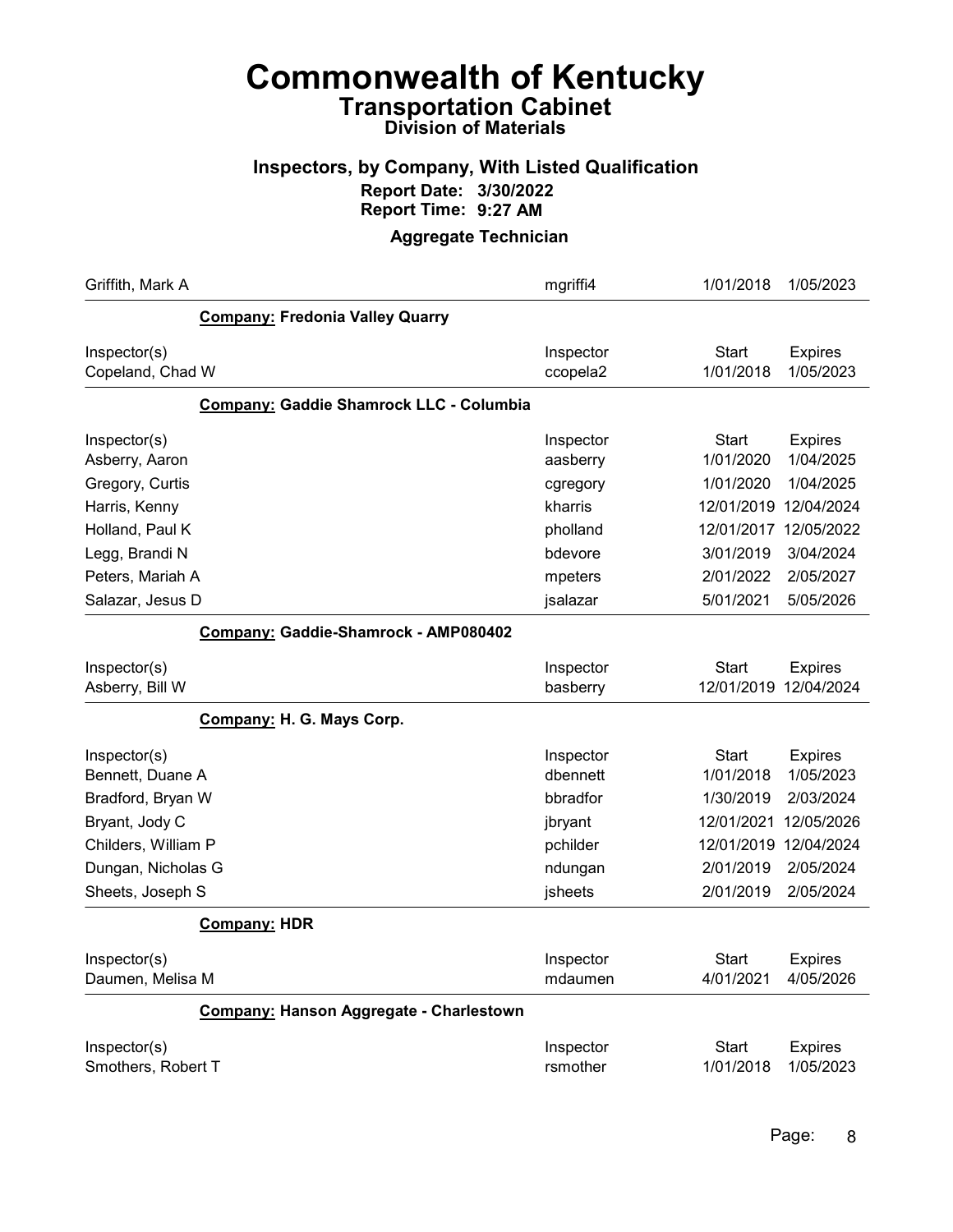#### Inspectors, by Company, With Listed Qualification Report Date: 3/30/2022 Report Time: 9:27 AM

|                                                       | Company: Hanson Aggregate - Jeffersonville       |           |              |                |  |
|-------------------------------------------------------|--------------------------------------------------|-----------|--------------|----------------|--|
| Inspector(s)                                          |                                                  | Inspector | Start        | <b>Expires</b> |  |
| Conklin, John P                                       |                                                  | jconklin  | 3/01/2019    | 3/04/2024      |  |
|                                                       | Company: Hanson Aggregate - Lawrenceburg         |           |              |                |  |
| Inspector(s)                                          |                                                  | Inspector | <b>Start</b> | <b>Expires</b> |  |
| Robinson, FD                                          |                                                  | frobinso  | 1/01/2018    | 1/05/2023      |  |
|                                                       | Company: Hanson Aggregate - Mt. Vernon Quarry    |           |              |                |  |
| Inspector(s)                                          |                                                  | Inspector | Start        | <b>Expires</b> |  |
| <b>Brummitt, Genene S</b>                             |                                                  | gbrummit  | 1/01/2018    | 1/05/2023      |  |
| Ewing, John B                                         |                                                  | jewing    | 4/01/2021    | 4/05/2026      |  |
|                                                       | Company: Hanson Aggregate - Russellville Quarry  |           |              |                |  |
| Inspector(s)                                          |                                                  | Inspector | <b>Start</b> | <b>Expires</b> |  |
| Harris, Marvin T                                      |                                                  | mharris   | 4/01/2021    | 4/05/2026      |  |
|                                                       | <b>Company: Hanson Aggregates - Aggrock</b>      |           |              |                |  |
| Inspector(s)                                          |                                                  | Inspector | <b>Start</b> | <b>Expires</b> |  |
| Burchel, Clayton E                                    |                                                  | cburchel  | 1/01/2018    | 1/05/2023      |  |
|                                                       | <b>Company: Hanson Aggregates - Cleves</b>       |           |              |                |  |
| Inspector(s)                                          |                                                  | Inspector | <b>Start</b> | <b>Expires</b> |  |
| Raver, Kelly J                                        |                                                  | kraver    | 1/01/2020    | 1/04/2025      |  |
|                                                       | <b>Company: Hanson Aggregates - Laurel Plant</b> |           |              |                |  |
| Inspector(s)                                          |                                                  | Inspector | <b>Start</b> | <b>Expires</b> |  |
| Kirby, William "Tim"                                  |                                                  | wkirby    | 1/01/2018    | 1/05/2023      |  |
| Williams, Robert J                                    |                                                  | rwillia7  | 1/01/2018    | 1/05/2023      |  |
| <b>Company: Hanson Aggregates - Scottsburg Quarry</b> |                                                  |           |              |                |  |
| Inspector(s)                                          |                                                  | Inspector | <b>Start</b> | <b>Expires</b> |  |
| Carpenter, William L                                  |                                                  | wcarpent  | 4/01/2021    | 4/05/2026      |  |
|                                                       | <b>Company: Hanson Aggregates - Versailles</b>   |           |              |                |  |
| Inspector(s)                                          |                                                  | Inspector | <b>Start</b> | <b>Expires</b> |  |
| Elston, Brian C                                       |                                                  | belston   | 4/01/2021    | 4/05/2026      |  |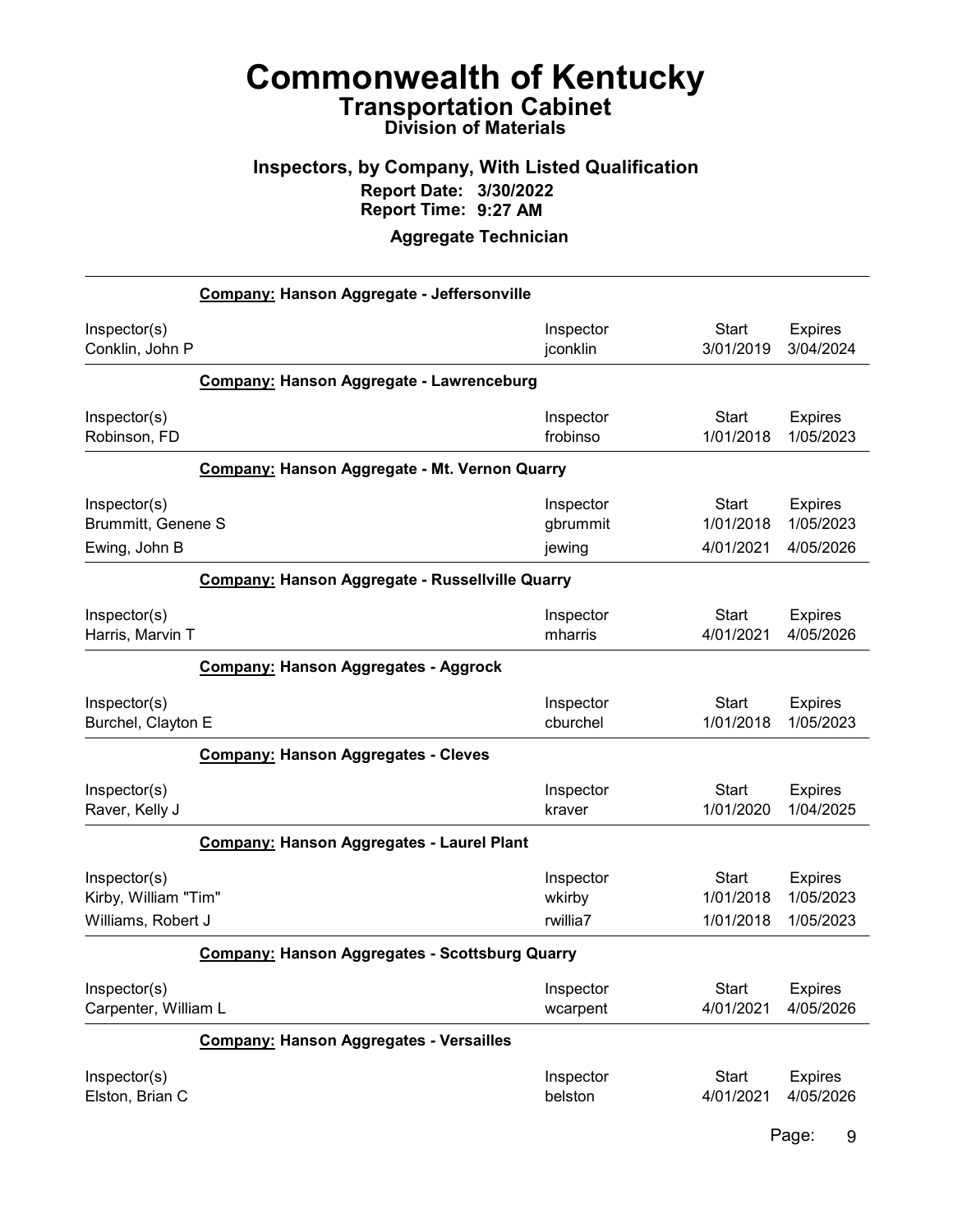# Commonwealth of Kentucky Transportation Cabinet

## Division of Materials

#### Inspectors, by Company, With Listed Qualification Report Date: 3/30/2022 Report Time: 9:27 AM

#### Aggregate Technician

| Moore, Nathaniel V                                                     |                                                  | nmoore                                          | 1/01/2018                                           | 1/05/2023                                             |  |
|------------------------------------------------------------------------|--------------------------------------------------|-------------------------------------------------|-----------------------------------------------------|-------------------------------------------------------|--|
|                                                                        | Company: Hanson Aggregates - Winchester OH       |                                                 |                                                     |                                                       |  |
| Inspector(s)<br>Apgar, Aaron K                                         |                                                  | Inspector<br>aapgar                             | <b>Start</b><br>4/01/2021                           | <b>Expires</b><br>4/05/2026                           |  |
|                                                                        | <b>Company: Hanson Aggregates - Woodburn</b>     |                                                 |                                                     |                                                       |  |
| Inspector(s)<br>Bellar, Anthony B                                      |                                                  | Inspector<br>abellar                            | <b>Start</b><br>4/01/2021                           | <b>Expires</b><br>4/05/2026                           |  |
|                                                                        | Company: Hanson Aggregates Mideast - Peebles OH  |                                                 |                                                     |                                                       |  |
| Inspector(s)<br>Matheney, Michael D<br>Moore, James A                  |                                                  | Inspector<br>mmathene<br>jmoore                 | <b>Start</b><br>1/01/2020<br>1/01/2019              | <b>Expires</b><br>1/04/2025<br>1/05/2024              |  |
|                                                                        | Company: Harrod Concrete & Stone Co. - Frankfort |                                                 |                                                     |                                                       |  |
| Inspector(s)<br>Wylie, James H                                         |                                                  | Inspector<br>jwylie                             | <b>Start</b><br>1/01/2019                           | <b>Expires</b><br>1/05/2024                           |  |
|                                                                        | Company: Haydon Materials - Bardstown            |                                                 |                                                     |                                                       |  |
| Inspector(s)<br>Carrilo, Zachary A                                     |                                                  | Inspector<br>zcarrilo                           | <b>Start</b><br>1/01/2019                           | <b>Expires</b><br>1/05/2024                           |  |
| Morrison, Benjamin A                                                   | <b>Company: Haydon Materials - Battletown</b>    | bmorriso                                        | 1/01/2019                                           | 1/05/2024                                             |  |
| Inspector(s)<br>Jupin, Calvin R<br>Loop, Douglas S<br>Willett, Linda S |                                                  | Inspector<br>cjupin<br>dloop<br><b>Iwillett</b> | <b>Start</b><br>1/01/2018<br>1/01/2019<br>1/30/2019 | <b>Expires</b><br>1/05/2023<br>1/05/2024<br>2/03/2024 |  |
|                                                                        | Company: Haydon Materials - Lebanon              |                                                 |                                                     |                                                       |  |
| Inspector(s)<br>Corbin, Bradlee A                                      |                                                  | Inspector<br>bcorbin                            | Start<br>1/01/2019                                  | <b>Expires</b><br>1/05/2024                           |  |
|                                                                        | <b>Company: Hilltop - Big Bend Quarry</b>        |                                                 |                                                     |                                                       |  |
| Inspector(s)<br>Cox, Brandon L<br>Miller, Brittani M                   |                                                  | Inspector<br>bcox4<br>bmiller <sub>5</sub>      | <b>Start</b><br>1/01/2019<br>1/01/2019              | <b>Expires</b><br>1/05/2024<br>1/05/2024              |  |

Page: 10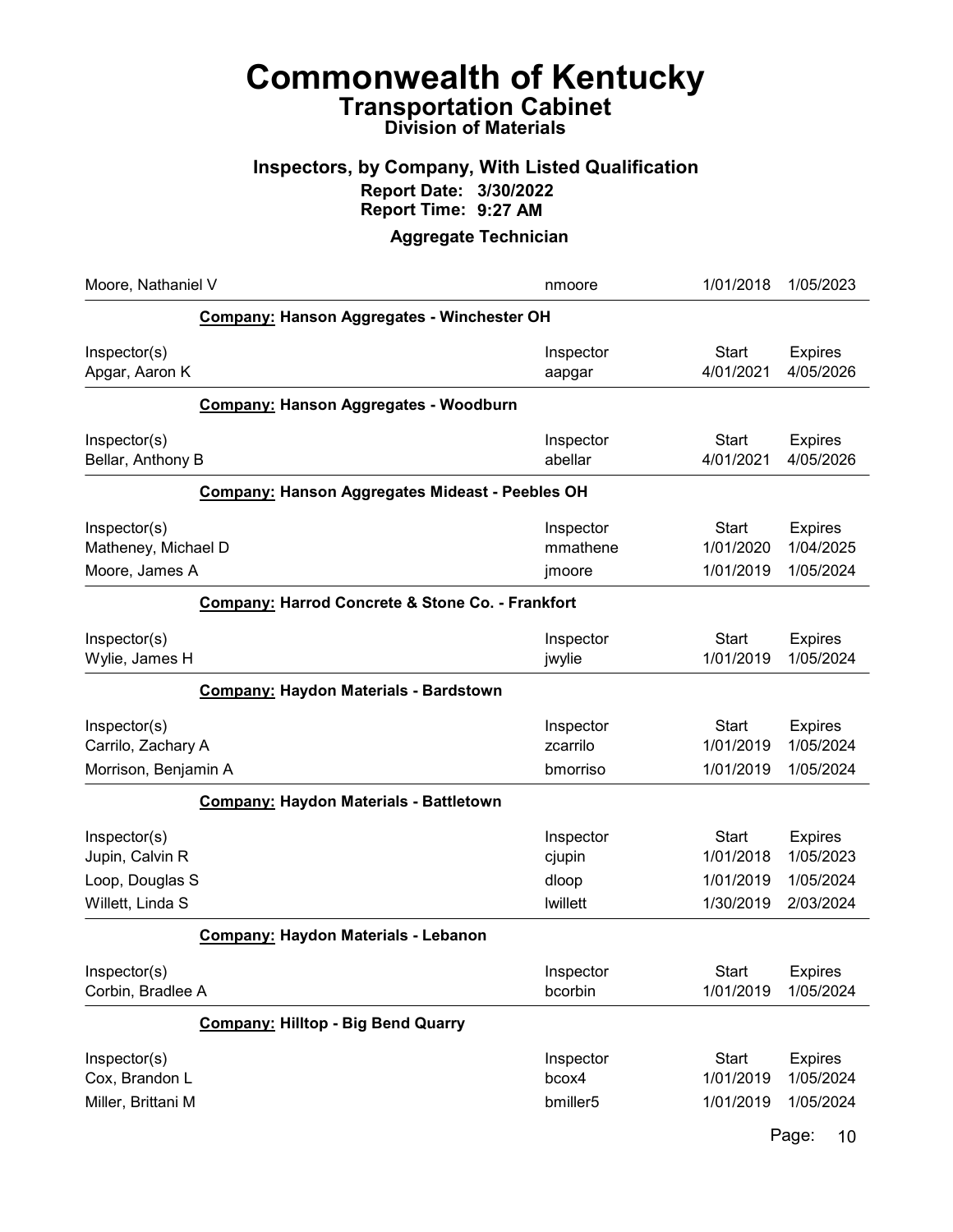#### Inspectors, by Company, With Listed Qualification Report Date: 3/30/2022 Report Time: 9:27 AM

| Satterfield, Robert W                                   | rsatterf  | 12/01/2019 12/04/2024 |                |
|---------------------------------------------------------|-----------|-----------------------|----------------|
| Company: Hilltop Basic Resources - Butler               |           |                       |                |
| Inspector(s)                                            | Inspector | <b>Start</b>          | <b>Expires</b> |
| Figgins, Tim R                                          | tfiggin2  | 2/01/2020             | 2/04/2025      |
| Ginter, Timmy L                                         | tginter   | 2/01/2020             | 2/04/2025      |
| <b>Company: Hilltop Basic Resources, Inc. - Patriot</b> |           |                       |                |
| Inspector(s)                                            | Inspector | Start                 | <b>Expires</b> |
| Abplanalp, Samantha L                                   | sabplana  | 2/01/2019             | 2/05/2024      |
| <b>Company: Hinkle Contracting Corp - Stanton</b>       |           |                       |                |
| Inspector(s)                                            | Inspector | Start                 | <b>Expires</b> |
| Montgomery, Michael M                                   | mmontgom  | 6/26/2017             | 6/30/2022      |
| <b>Company: Hinkle Contracting Corp. Somerset Stone</b> |           |                       |                |
| Inspector(s)                                            | Inspector | Start                 | <b>Expires</b> |
| Tucker, Ricky D                                         | rtucker   | 2/01/2020             | 2/04/2025      |
| Company: Hinkle Contracting Corp. - AMP070306           |           |                       |                |
| Inspector(s)                                            | Inspector | <b>Start</b>          | <b>Expires</b> |
| Eaton, Tim D                                            | teaton    | 1/09/2018             | 1/13/2023      |
| Company: Hinkle Contracting Corp. - AMP100201           |           |                       |                |
| Inspector(s)                                            | Inspector | Start                 | <b>Expires</b> |
| Crabtree, Caleb                                         | ccrabtr1  | 2/01/2018             | 2/05/2023      |
| Johnson, Brian E                                        | bjohnso4  | 2/01/2020             | 2/04/2025      |
| Company: Hinkle Contracting Corp. - AMP100401           |           |                       |                |
| Inspector(s)                                            | Inspector | Start                 | <b>Expires</b> |
| Fallen, Barry D                                         | bfallen   | 2/01/2019             | 2/05/2024      |
| Tipton, Timmy L                                         | ttipton   | 2/01/2019             | 2/05/2024      |
| <b>Company: Hinkle Contracting Corp. - Monticello</b>   |           |                       |                |
| Inspector(s)                                            | Inspector | <b>Start</b>          | <b>Expires</b> |
| Loveless, Jr., Lonnie W                                 | lloveles  | 2/01/2019             | 2/05/2024      |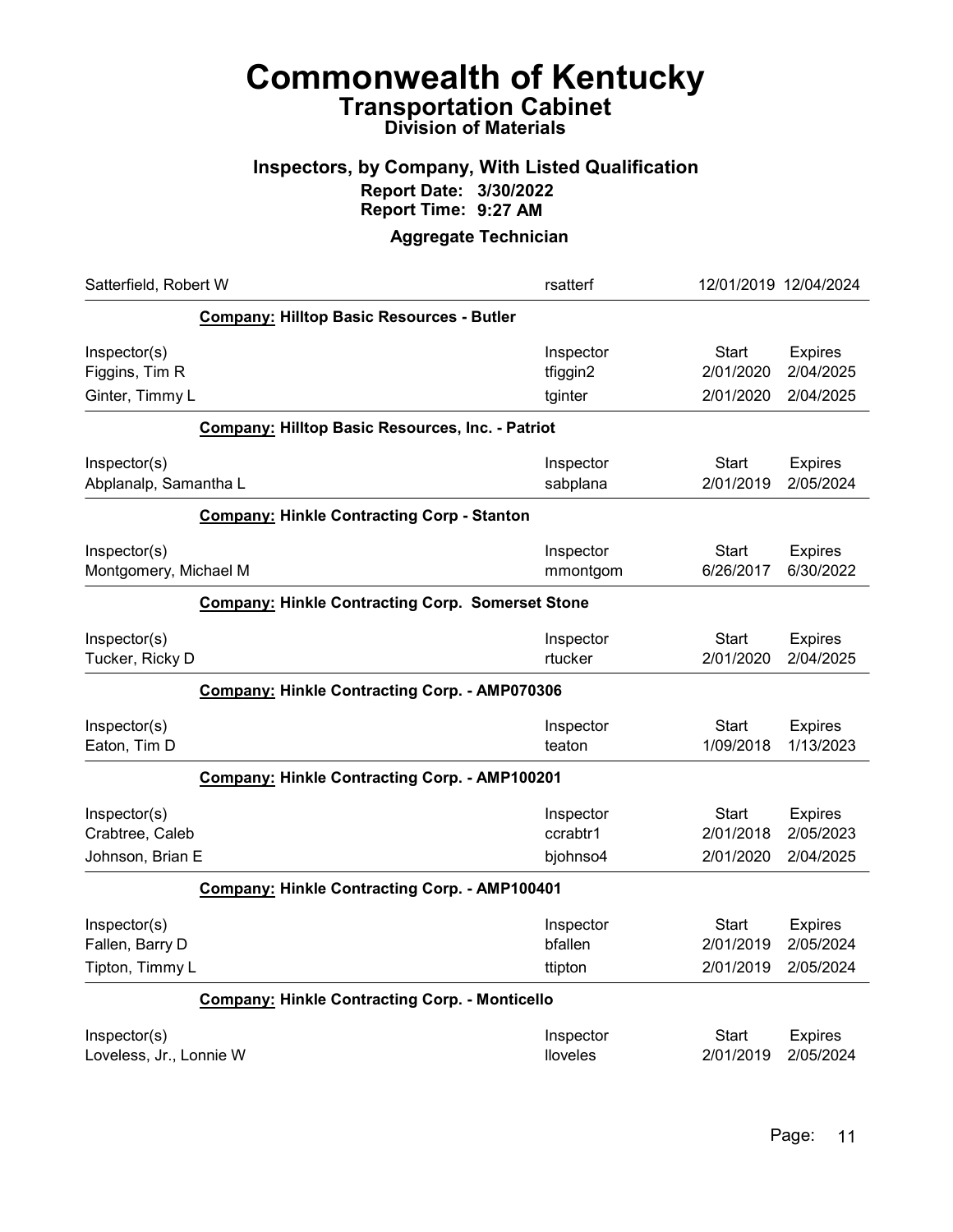#### Inspectors, by Company, With Listed Qualification Report Date: 3/30/2022 Report Time: 9:27 AM

|                    | <b>Company: Hinkle Contracting Corp. - Stanton</b>    |           |              |                       |
|--------------------|-------------------------------------------------------|-----------|--------------|-----------------------|
| Inspector(s)       |                                                       | Inspector | <b>Start</b> | <b>Expires</b>        |
| Owsley, Cameron    |                                                       | cowsley   | 2/01/2019    | 2/05/2024             |
| Tipton, Pam M      |                                                       | ptipton   | 2/01/2019    | 2/05/2024             |
|                    | <b>Company: Hinkle Contracting Corp. - Winchester</b> |           |              |                       |
| Inspector(s)       |                                                       | Inspector | <b>Start</b> | <b>Expires</b>        |
| Hatton, Charles C  |                                                       | chatton   | 2/01/2020    | 2/04/2025             |
|                    | <b>Company: Infrastructure Precast Inc.</b>           |           |              |                       |
| Inspector(s)       |                                                       | Inspector | <b>Start</b> | <b>Expires</b>        |
| Ross, Nathan W     |                                                       | nross     | 5/01/2021    | 5/05/2026             |
|                    | Company: Irving Materials Inc. - AMP040301            |           |              |                       |
| Inspector(s)       |                                                       | Inspector | <b>Start</b> | <b>Expires</b>        |
| Grant, Cody        |                                                       | cgrant5   | 1/01/2019    | 1/05/2024             |
|                    | Company: Irving Materials Inc. - Elizabethtown        |           |              |                       |
| Inspector(s)       |                                                       | Inspector | <b>Start</b> | <b>Expires</b>        |
| Mercer, Bradley S  |                                                       | bmercer2  | 1/01/2019    | 1/05/2024             |
|                    | <b>Company: Jim Smith Contracting</b>                 |           |              |                       |
| Inspector(s)       |                                                       | Inspector | <b>Start</b> | <b>Expires</b>        |
| Grooms, T J        |                                                       | tgrooms2  | 3/04/2021    | 12/31/2022            |
| Odom, Cody A       |                                                       | codom     | 3/04/2021    | 12/31/2022            |
| Rutledge, Casey    |                                                       | crutledg  | 12/01/2019   | 12/04/2024            |
| Speer, Steven      |                                                       | sspeer    | 1/01/2020    | 1/04/2025             |
|                    | <b>Company: Jim Smith Contracting - Grand Rivers</b>  |           |              |                       |
| Inspector(s)       |                                                       | Inspector | <b>Start</b> | <b>Expires</b>        |
| Choat. Brandon T   |                                                       | bchoat    |              | 12/01/2019 12/04/2024 |
| Sharp, Gregory E   |                                                       | gsharp    |              | 12/01/2019 12/04/2024 |
|                    | <b>Company: L E Gregg Associates</b>                  |           |              |                       |
| Inspector(s)       |                                                       | Inspector | <b>Start</b> | <b>Expires</b>        |
| Cleinmark, Megan R |                                                       | mcleinma  | 3/01/2019    | 3/04/2024             |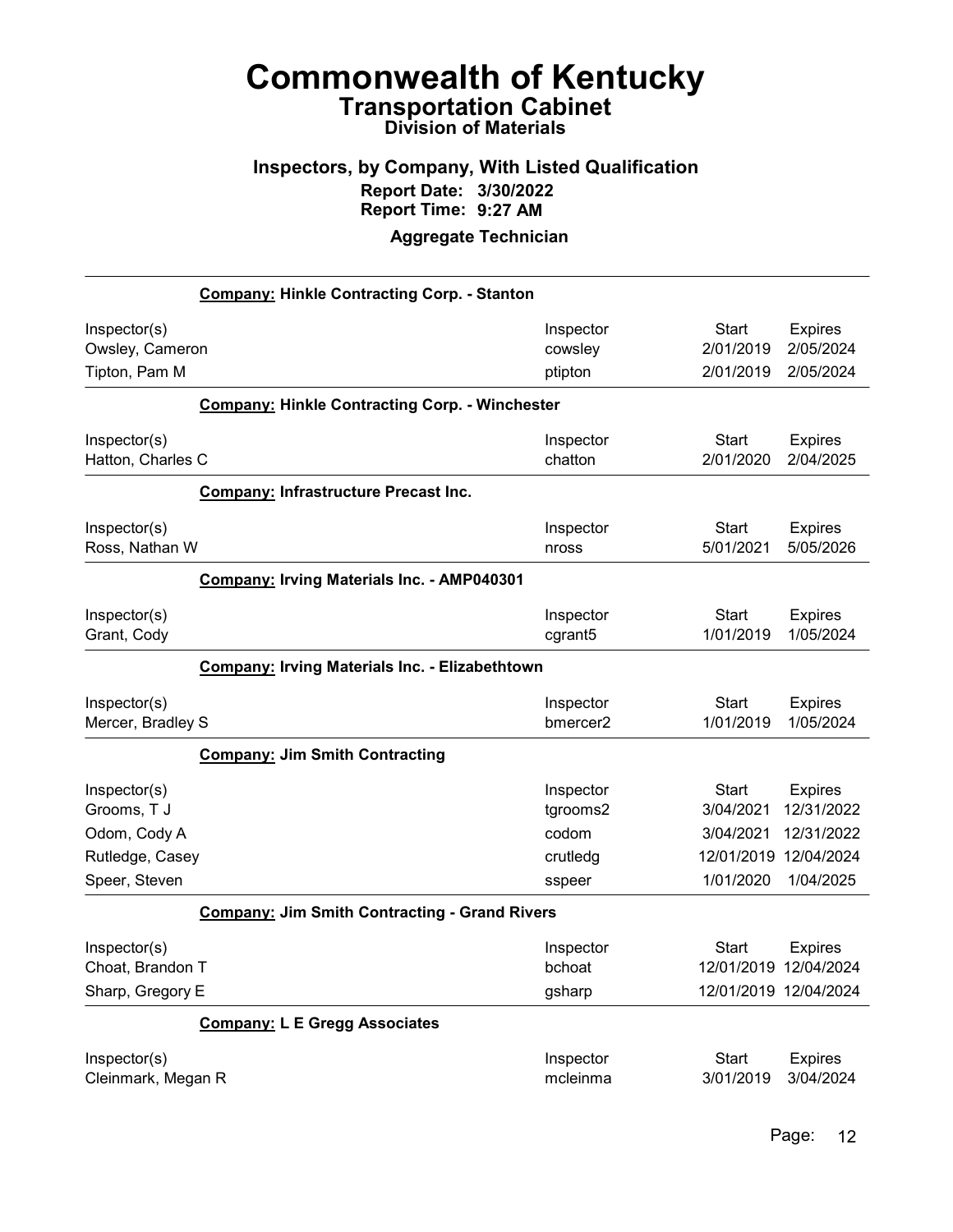#### Inspectors, by Company, With Listed Qualification Report Date: 3/30/2022 Report Time: 9:27 AM

|                                                          | <b>Company: LaFarge</b>                          |                                   |                                        |                                          |
|----------------------------------------------------------|--------------------------------------------------|-----------------------------------|----------------------------------------|------------------------------------------|
| Inspector(s)<br>Maxwell, John R                          |                                                  | Inspector<br>rmaxwell             | <b>Start</b><br>1/01/2018              | <b>Expires</b><br>1/05/2023              |
|                                                          | <b>Company: LaFarge Holcim</b>                   |                                   |                                        |                                          |
| Inspector(s)<br>Shepperd, Jodi E<br>Suwanawongse, Todd S |                                                  | Inspector<br>jshepper<br>tsuwanaw | Start<br>1/01/2019<br>5/01/2021        | <b>Expires</b><br>1/05/2024<br>5/05/2026 |
| Walder, Ernest G                                         |                                                  | ewalder                           | 1/01/2019                              | 1/05/2024                                |
|                                                          | <b>Company: Lehigh Hanson</b>                    |                                   |                                        |                                          |
| Inspector(s)<br>Hayslip, Eric R<br>Yates, Jonathan       |                                                  | Inspector<br>ehayslip<br>jyates4  | <b>Start</b><br>2/01/2018<br>5/01/2021 | <b>Expires</b><br>2/05/2023<br>5/05/2026 |
|                                                          | <b>Company: Lehigh-Hanson</b>                    |                                   |                                        |                                          |
| Inspector(s)<br>Bays, Jason D<br>Burns, Machell M        |                                                  | Inspector<br>jbays<br>mburns2     | <b>Start</b><br>3/01/2019<br>1/01/2019 | <b>Expires</b><br>3/04/2024<br>1/05/2024 |
| Cook, Darrell W                                          |                                                  | dcook2                            | 4/01/2021                              | 4/05/2026                                |
| Creech, Justin C                                         |                                                  | jcreech2                          | 1/01/2020                              | 1/04/2025                                |
|                                                          | <b>Company: Liter's Inc. - Louisville</b>        |                                   |                                        |                                          |
| Inspector(s)<br>Spitzer, Roger                           |                                                  | Inspector<br>rspitzer             | <b>Start</b><br>4/01/2021              | <b>Expires</b><br>4/05/2026              |
|                                                          | <b>Company: Lochner</b>                          |                                   |                                        |                                          |
| Inspector(s)<br>Britt, Roy W<br>Vice, Gregory T          |                                                  | Inspector<br>wbritt               | <b>Start</b><br>2/25/2019<br>4/01/2021 | <b>Expires</b><br>2/29/2024<br>4/05/2026 |
|                                                          |                                                  | gvice                             |                                        |                                          |
|                                                          | <b>Company: M &amp; M Construction Materials</b> |                                   |                                        |                                          |
| Inspector(s)<br>Vaught, Jackie A                         |                                                  | Inspector<br>jvaught              | <b>Start</b><br>1/01/2020              | <b>Expires</b><br>1/04/2025              |
|                                                          | <b>Company: Mago Construction - AMP040102</b>    |                                   |                                        |                                          |
| Inspector(s)                                             |                                                  | Inspector                         | <b>Start</b>                           | <b>Expires</b>                           |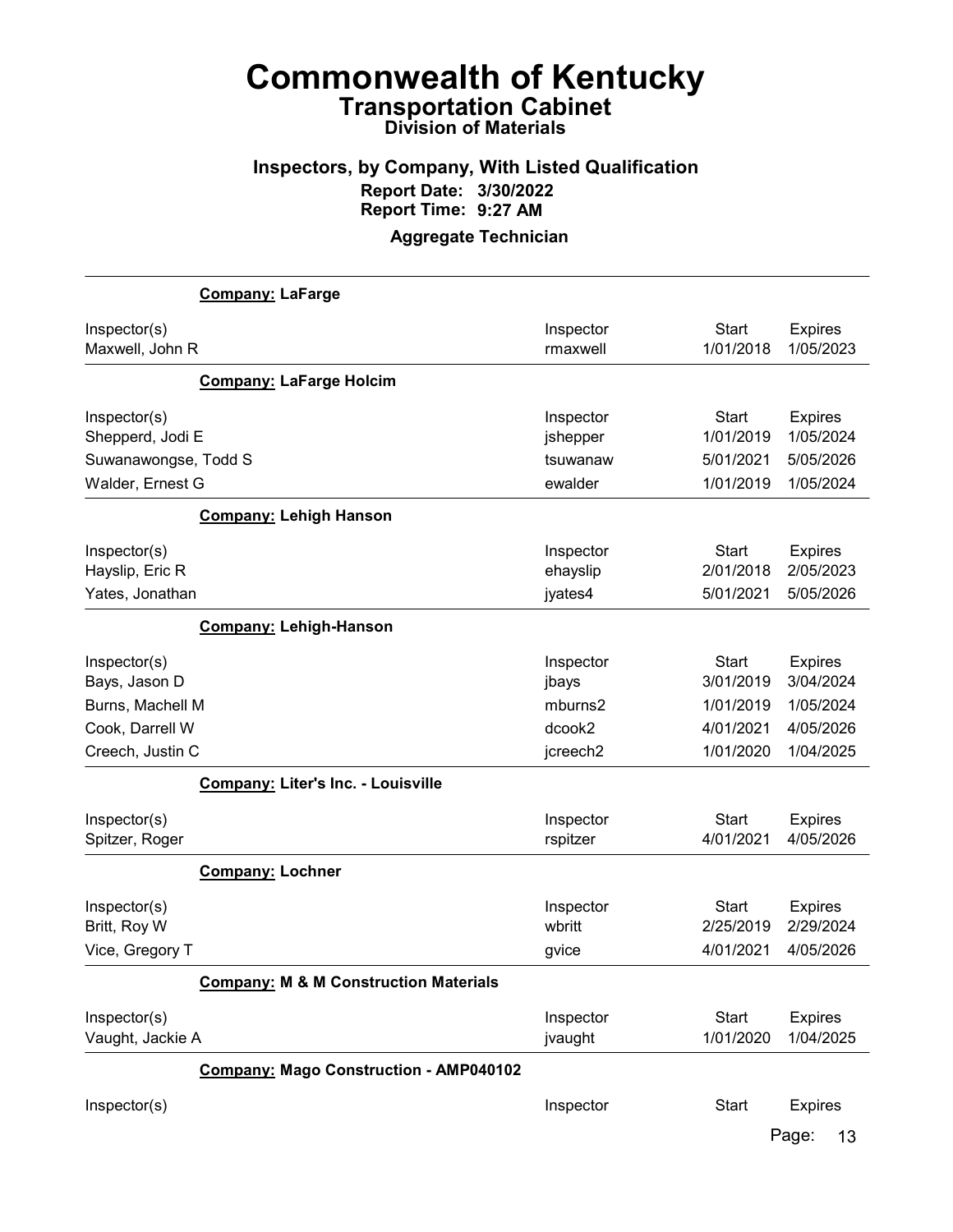#### Inspectors, by Company, With Listed Qualification Report Date: 3/30/2022 Report Time: 9:27 AM

#### Aggregate Technician

| Binkley, William H<br>Selby, Donald E                  |                                                       | wbinkley<br>dselby               | 1/01/2019<br>12/01/2021                            | 1/05/2024<br>12/05/2026                  |
|--------------------------------------------------------|-------------------------------------------------------|----------------------------------|----------------------------------------------------|------------------------------------------|
|                                                        | <b>Company: Mago Construction - Bardstown</b>         |                                  |                                                    |                                          |
| Inspector(s)<br>Christerson, George P<br>Mackin, Alan  |                                                       | Inspector<br>gchriste<br>amackin | <b>Start</b><br>1/01/2019<br>12/01/2019 12/04/2024 | <b>Expires</b><br>1/05/2024              |
|                                                        | <b>Company: Martin Marietta Aggregates</b>            |                                  |                                                    |                                          |
| Inspector(s)<br>Heidel, Jeffrey A                      |                                                       | Inspector<br>jheidel             | <b>Start</b><br>3/01/2019                          | <b>Expires</b><br>3/04/2024              |
|                                                        | <b>Company: Martin Marietta Aggregates - Hamilton</b> |                                  |                                                    |                                          |
| Inspector(s)<br>Woods, Reginald B                      |                                                       | Inspector<br>rwoods2             | <b>Start</b><br>1/01/2020                          | <b>Expires</b><br>1/04/2025              |
|                                                        | <b>Company: Martin Marietta Materials</b>             |                                  |                                                    |                                          |
| Inspector(s)<br>Dunbarger, Christopher J               |                                                       | Inspector<br>cdunbarg            | <b>Start</b><br>3/01/2019                          | <b>Expires</b><br>3/04/2024              |
|                                                        | Company: Martin Marietta Materials - Gordon           |                                  |                                                    |                                          |
| Inspector(s)<br>Turner, Aaron                          |                                                       | Inspector<br>aturner             | <b>Start</b><br>1/09/2018                          | <b>Expires</b><br>1/13/2023              |
|                                                        | <b>Company: Meuth Concrete</b>                        |                                  |                                                    |                                          |
| Inspector(s)<br>Christian, Stephanie B                 |                                                       | Inspector<br>schrist1            | <b>Start</b><br>12/01/2017                         | <b>Expires</b><br>12/05/2022             |
|                                                        | Company: Michael Baker Jr. Inc.                       |                                  |                                                    |                                          |
| Inspector(s)<br>Collins, Larry S<br>Greene, Shawn L    |                                                       | Inspector<br>Icollins<br>sgreene | <b>Start</b><br>1/01/2020<br>1/22/2018             | <b>Expires</b><br>1/04/2025<br>1/26/2023 |
| Riley, Alan J                                          |                                                       | ariley                           | 3/01/2019                                          | 3/04/2024                                |
|                                                        | <b>Company: Mid South Construction</b>                |                                  |                                                    |                                          |
| Inspector(s)<br>McCall II, Robert L<br>Wade, William P |                                                       | Inspector<br>rmccall<br>wwade    | <b>Start</b><br>5/01/2021<br>5/01/2021             | <b>Expires</b><br>5/05/2026<br>5/05/2026 |

Page: 14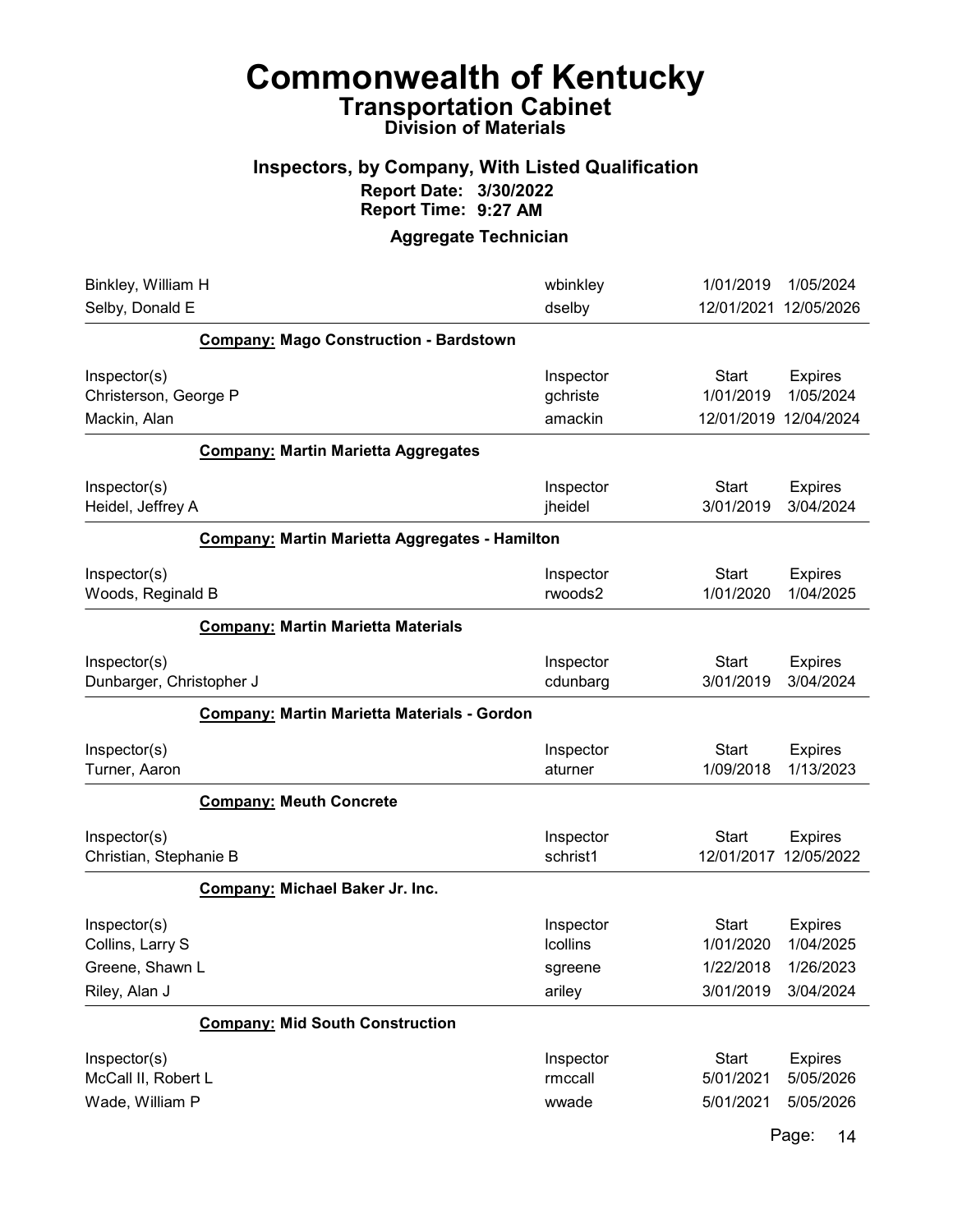#### Inspectors, by Company, With Listed Qualification Report Date: 3/30/2022 Report Time: 9:27 AM

|                        | Company: Mountain Enterprises - AMP090105               |                      |                       |                |
|------------------------|---------------------------------------------------------|----------------------|-----------------------|----------------|
| Inspector(s)           |                                                         | Inspector            | <b>Start</b>          | <b>Expires</b> |
| Gee, Matthew C         |                                                         | mgee                 | 12/01/2019 12/04/2024 |                |
|                        | Company: Mountain Enterprises - Hager Hill              |                      |                       |                |
| Inspector(s)           |                                                         | Inspector            | Start                 | <b>Expires</b> |
| Blevins, Christopher C |                                                         | cblevins             | 12/01/2019 12/04/2024 |                |
| Tackett, James E       |                                                         | jtacket2             | 12/01/2018 12/05/2023 |                |
|                        | <b>Company: Mountain Enterprises - Lexington</b>        |                      |                       |                |
| Inspector(s)           |                                                         | Inspector            | Start                 | <b>Expires</b> |
| Howard, Jason M        |                                                         | jhoward3             | 12/01/2019 12/04/2024 |                |
| Hunter, Gregory T      |                                                         | ghunter              | 1/01/2019             | 1/05/2024      |
| Steele, Jr., Ralph     |                                                         | rsteele              | 12/01/2019            | 12/04/2024     |
| Wells, Ricky R         |                                                         | rwells <sub>5</sub>  | 1/01/2018             | 1/05/2023      |
|                        | <b>Company: Mulzer Crushed Stone - Leavenworth</b>      |                      |                       |                |
| Inspector(s)           |                                                         | Inspector            | <b>Start</b>          | <b>Expires</b> |
| Connor, Andy L         |                                                         | aconnor              | 4/01/2021             | 4/05/2026      |
| Cox, Greg P            |                                                         | qcox2                | 12/01/2019 12/04/2024 |                |
| Eldridge, James K      |                                                         | jeldrid <sub>2</sub> | 1/01/2020             | 1/04/2025      |
| Foye, Casey W          |                                                         | cfoye                | 1/23/2018             | 1/27/2023      |
| Williams, Brandon E    |                                                         | bwillia5             | 1/01/2019             | 1/05/2024      |
| Williams, Brian P      |                                                         | bwillia6             | 1/01/2020             | 1/04/2025      |
|                        | <b>Company: Mulzer Crushed Stone, Inc. - Charleston</b> |                      |                       |                |
| Inspector(s)           |                                                         | Inspector            | Start                 | <b>Expires</b> |
| Graves, Paul E         |                                                         | pgraves              | 2/04/2020             | 2/07/2025      |
| Medlock, Kevin E       |                                                         | kmedlock             | 12/01/2019 12/04/2024 |                |
|                        | <b>Company: Mulzer Crushed Stone, Inc. - Evansville</b> |                      |                       |                |
| Inspector(s)           |                                                         | Inspector            | Start                 | <b>Expires</b> |
| Lingerfelt, Robert A   |                                                         | rlingerf             | 12/01/2019 12/04/2024 |                |
| Mercer, Kenny L        |                                                         | kmercer              | 1/01/2020             | 1/04/2025      |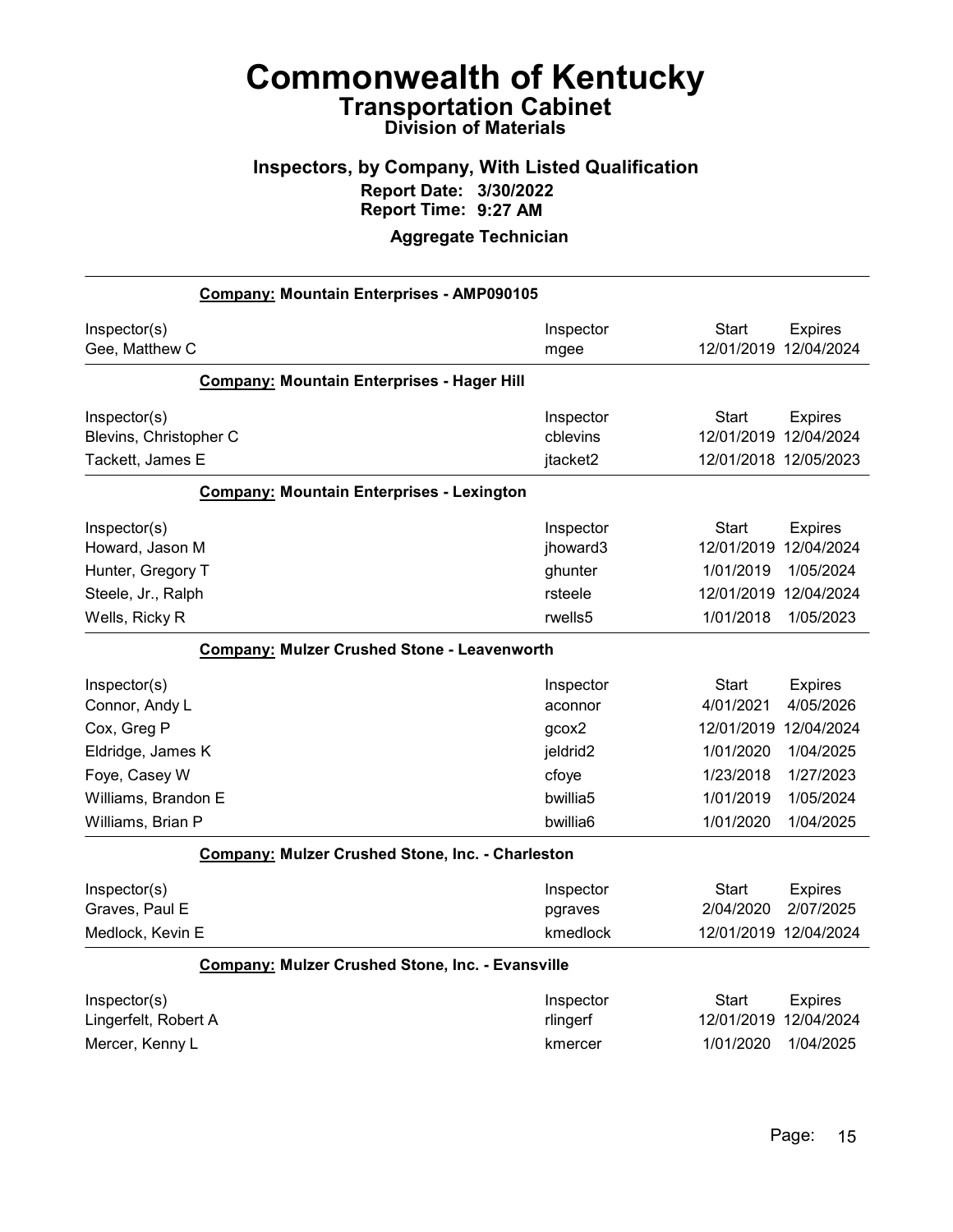#### Inspectors, by Company, With Listed Qualification Report Date: 3/30/2022 Report Time: 9:27 AM

|                     | Company: Murray Paving - AMP010102               |           |              |                |
|---------------------|--------------------------------------------------|-----------|--------------|----------------|
| Inspector(s)        |                                                  | Inspector | <b>Start</b> | <b>Expires</b> |
| Neal, Jeremy L      |                                                  | jneal4    | 1/01/2020    | 1/04/2025      |
| Sullivan, Randy D   |                                                  | rsulliva  | 1/01/2020    | 1/04/2025      |
|                     | <b>Company: NO LONGER EMPLOYED</b>               |           |              |                |
| Inspector(s)        |                                                  | Inspector | <b>Start</b> | <b>Expires</b> |
| Ridgeway, Jessie J  |                                                  | jridgewa  | 5/01/2021    | 5/05/2026      |
| Wilson, Philip D    |                                                  | pwilson   | 1/01/2018    | 1/05/2023      |
|                     | Company: Nally & Gibson - Georgetown             |           |              |                |
| Inspector(s)        |                                                  | Inspector | <b>Start</b> | <b>Expires</b> |
| Franklin, Amanda B  |                                                  | afrankli  | 2/01/2020    | 2/04/2025      |
|                     | <b>Company: Nugent Sand Company</b>              |           |              |                |
| Inspector(s)        |                                                  | Inspector | <b>Start</b> | <b>Expires</b> |
| Snell, Steven R     |                                                  | ssnell    | 1/01/2018    | 1/05/2023      |
|                     | <b>Company: Nugent Sand Company - Louisville</b> |           |              |                |
| Inspector(s)        |                                                  | Inspector | <b>Start</b> | <b>Expires</b> |
| Ferris, Clay B      |                                                  | cferris   | 1/01/2019    | 1/05/2024      |
| Heibert, Ryan D     |                                                  | rheibert  | 1/01/2020    | 1/04/2025      |
| Miller, David G     |                                                  | dmiller9  | 1/01/2019    | 1/05/2024      |
| Spear, Jr., David A |                                                  | dspear2   | 1/01/2020    | 1/04/2025      |
| Wainscott, Mark A   |                                                  | mwainsco  | 1/01/2020    | 1/04/2025      |
| Wright, Melissa S   |                                                  | mwright7  | 1/01/2019    | 1/05/2024      |
|                     | <b>Company: Palmer Engineering</b>               |           |              |                |
| Inspector(s)        |                                                  | Inspector | <b>Start</b> | <b>Expires</b> |
| Reichert, Zachary J |                                                  | zreicher  | 2/01/2018    | 2/05/2023      |
|                     | <b>Company: Pine Bluff Materials</b>             |           |              |                |
| Inspector(s)        |                                                  | Inspector | <b>Start</b> | <b>Expires</b> |
| Barnes, Kevin R     |                                                  | kbarnes2  | 1/01/2020    | 1/04/2025      |
| Champion, Trent G   |                                                  | tchampio  | 1/01/2020    | 1/04/2025      |
| Coonse, Jackie D    |                                                  | jcoonse   | 3/01/2019    | 3/04/2024      |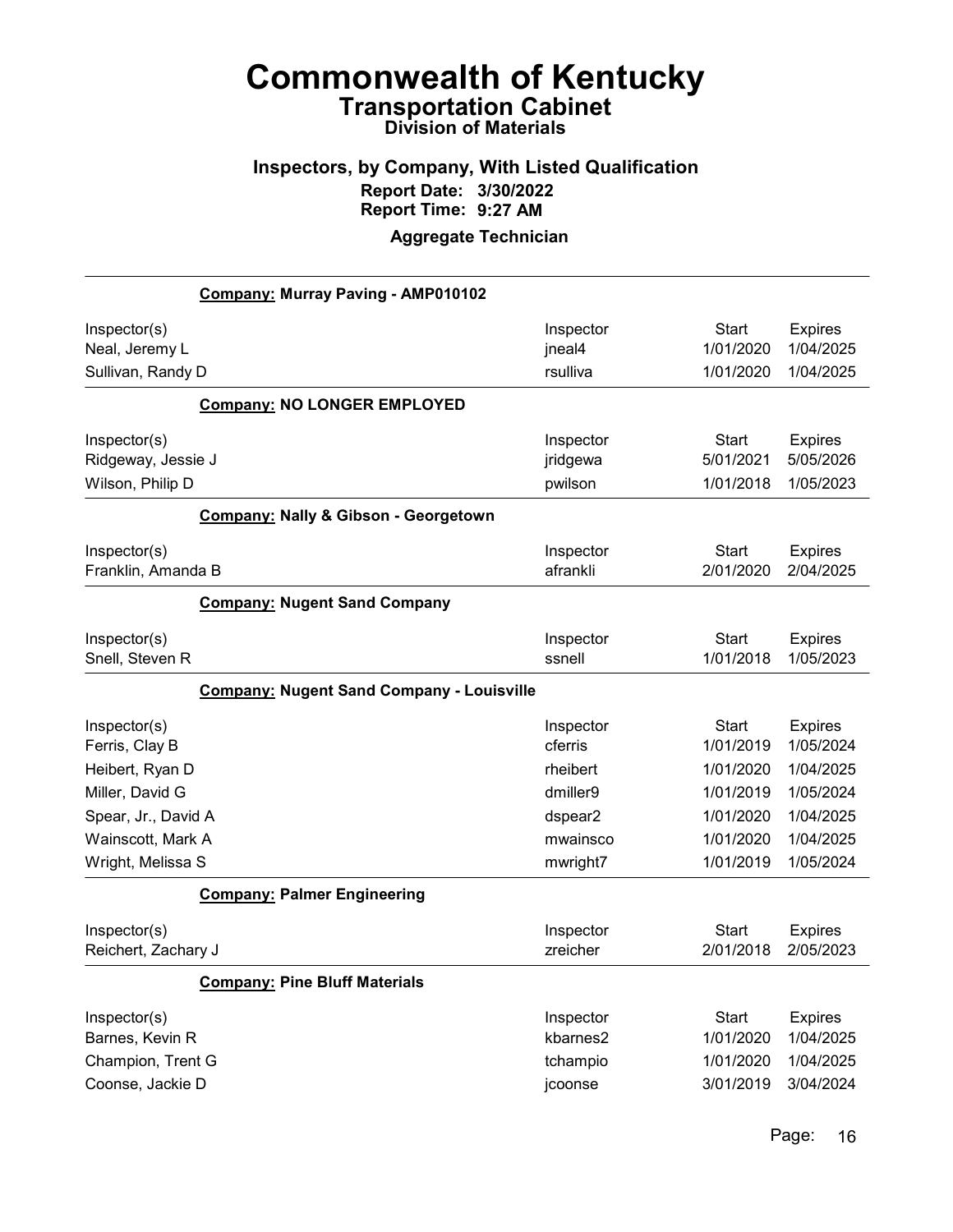#### Inspectors, by Company, With Listed Qualification Report Date: 3/30/2022 Report Time: 9:27 AM

| Cox, Kevin L                        |                                                   | kcox4                             | 1/01/2020                 | 1/04/2025                   |
|-------------------------------------|---------------------------------------------------|-----------------------------------|---------------------------|-----------------------------|
| Downing, Robert J                   |                                                   | rdowning                          | 2/01/2018                 | 2/05/2023                   |
| Malone, Zack                        |                                                   | zmalone                           | 1/01/2020                 | 1/04/2025                   |
| Perkins, Evan L                     |                                                   | eperkins                          | 1/01/2020                 | 1/04/2025                   |
| Stone, Robert L                     |                                                   | rstone                            | 1/01/2020                 | 1/04/2025                   |
|                                     | <b>Company: Pine Bluff Sand &amp; Gravel</b>      |                                   |                           |                             |
| Inspector(s)                        |                                                   | Inspector                         | <b>Start</b>              | <b>Expires</b>              |
| Champion, Derek A                   |                                                   | dchampio                          | 1/01/2018                 | 1/05/2023                   |
| Edmonds, Matthew R                  |                                                   | medmonds                          | 1/01/2019                 | 1/05/2024                   |
| Gillaspie, Jason A                  |                                                   | jgillasp                          | 5/01/2021                 | 5/05/2026                   |
| Nelson, Mikel D                     |                                                   | mnelson                           | 12/01/2019                | 12/04/2024                  |
| Taylor, Jon L                       |                                                   | jtaylor4                          | 1/01/2019                 | 1/05/2024                   |
|                                     | Company: Powell Valley Stone Co., Inc.            |                                   |                           |                             |
| Inspector(s)<br>Scalf, James L      |                                                   | Inspector<br>jscalf               | <b>Start</b><br>4/01/2021 | <b>Expires</b><br>4/05/2026 |
|                                     | <b>Company: Prestress Service Industries, LLC</b> |                                   |                           |                             |
| Inspector(s)<br>Ferrell, Dustin K   |                                                   | Inspector<br>dferrel <sub>2</sub> | <b>Start</b><br>4/01/2021 | <b>Expires</b><br>4/05/2026 |
|                                     | <b>Company: Prestress Services, LLC</b>           |                                   |                           |                             |
| Inspector(s)<br>Wiley, William M    |                                                   | Inspector<br>wwiley2              | <b>Start</b><br>2/04/2020 | <b>Expires</b><br>2/07/2025 |
|                                     | <b>Company: Quality Stone &amp; Ready Mix</b>     |                                   |                           |                             |
| Inspector(s)<br>Holloway, Gregory L |                                                   | Inspector<br>ghollowa             | <b>Start</b><br>1/01/2020 | <b>Expires</b><br>1/04/2025 |
|                                     | Company: Resource International, Inc.             |                                   |                           |                             |
| Inspector(s)<br>Crain, Darin L      |                                                   | Inspector<br>dcrain               | <b>Start</b><br>5/01/2021 | <b>Expires</b><br>5/05/2026 |
|                                     | Company: River Sand & Gravel, LLC                 |                                   |                           |                             |
| Inspector(s)<br>Gibbs, Melinda D    |                                                   | Inspector<br>mgibbs1              | <b>Start</b><br>2/01/2018 | <b>Expires</b><br>2/05/2023 |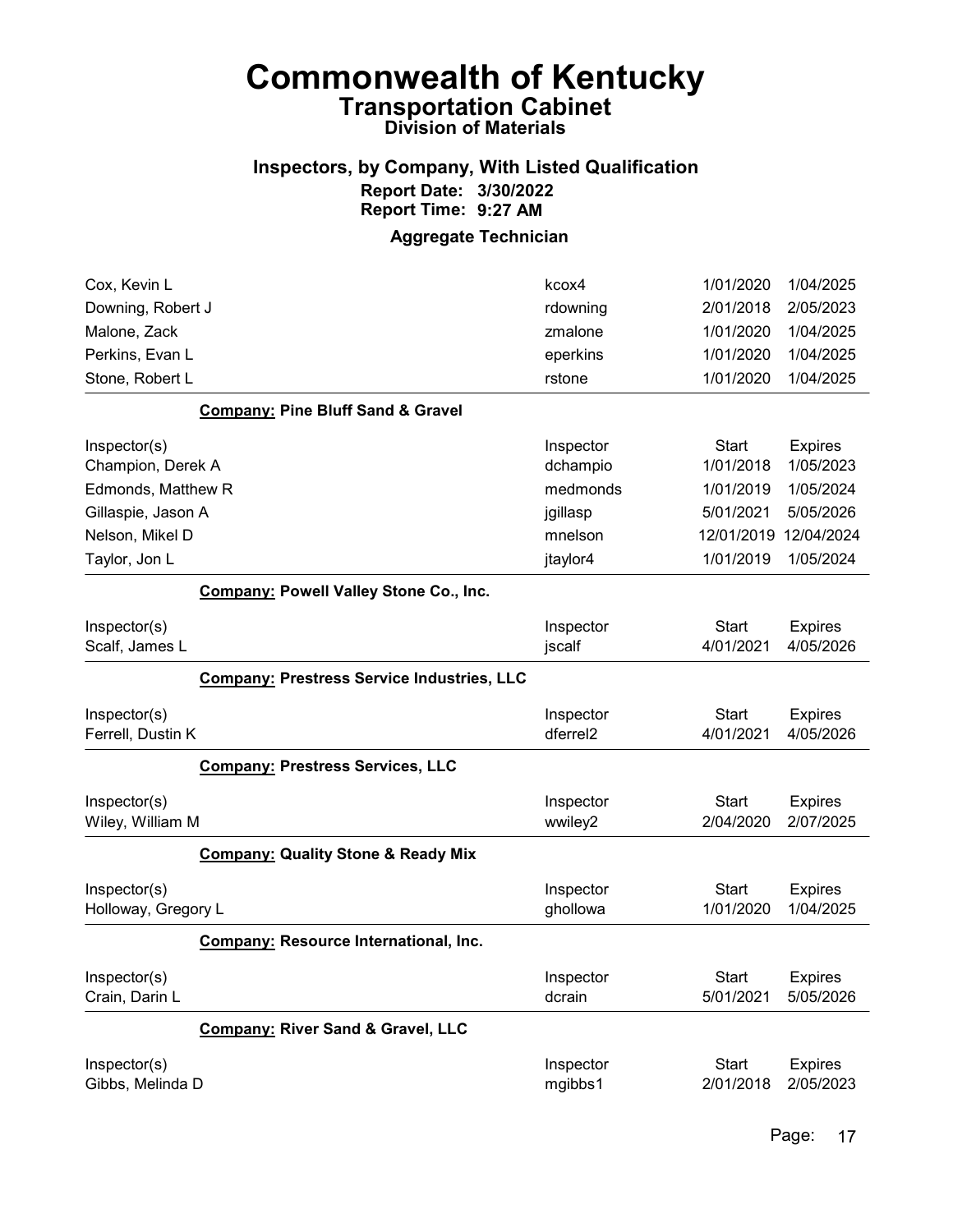#### Inspectors, by Company, With Listed Qualification Report Date: 3/30/2022 Report Time: 9:27 AM

|                      | <b>Company: Riverside Stone Company</b>     |           |              |                |
|----------------------|---------------------------------------------|-----------|--------------|----------------|
| Inspector(s)         |                                             | Inspector | <b>Start</b> | <b>Expires</b> |
| Carpenter, Hunter C  |                                             | hcarpen2  | 1/08/2019    | 1/12/2024      |
|                      | <b>Company: Road Builders</b>               |           |              |                |
| Inspector(s)         |                                             | Inspector | <b>Start</b> | <b>Expires</b> |
| Brooks, Angelina M   |                                             | abrooks   | 1/01/2019    | 1/05/2024      |
|                      | <b>Company: Robertson Crushed Stone</b>     |           |              |                |
| Inspector(s)         |                                             | Inspector | <b>Start</b> | <b>Expires</b> |
| Robertson, Patrick C |                                             | probert2  | 1/07/2020    | 1/10/2025      |
|                      | <b>Company: Rock &amp; Roll Stone</b>       |           |              |                |
| Inspector(s)         |                                             | Inspector | <b>Start</b> | <b>Expires</b> |
| Curtis, Brittany S   |                                             | bcurtis2  | 4/01/2021    | 4/05/2026      |
|                      | <b>Company: Rogers Group - Hopkinsville</b> |           |              |                |
| Inspector(s)         |                                             | Inspector | <b>Start</b> | <b>Expires</b> |
| Nash, Brian G        |                                             | bnash     | 1/01/2018    | 1/05/2023      |
|                      | Company: Rogers Group - AMP010305           |           |              |                |
| Inspector(s)         |                                             | Inspector | <b>Start</b> | <b>Expires</b> |
| Diaz, David R        |                                             | ddiaz     | 1/01/2019    | 1/05/2024      |
| McCoy, Jacob S       |                                             | jmccoy2   | 1/01/2018    | 1/05/2023      |
| Meadows, Jacob E     |                                             | jmeadows  | 1/01/2018    | 1/05/2023      |
|                      | Company: Rogers Group - AMP020105           |           |              |                |
| Inspector(s)         |                                             | Inspector | <b>Start</b> | <b>Expires</b> |
| Spurlock, Ben D      |                                             | bspurloc  | 1/01/2019    | 1/05/2024      |
|                      | <b>Company: Rogers Group - Bloomington</b>  |           |              |                |
| Inspector(s)         |                                             | Inspector | Start        | <b>Expires</b> |
| Meyer, Meghan A      |                                             | mmeyer2   | 2/01/2018    | 2/05/2023      |
|                      | <b>Company: Rogers Group - Knoxville</b>    |           |              |                |
| Inspector(s)         |                                             | Inspector | <b>Start</b> | <b>Expires</b> |
| Flowers, Kenneth J   |                                             | kflowers  | 12/01/2017   | 12/05/2022     |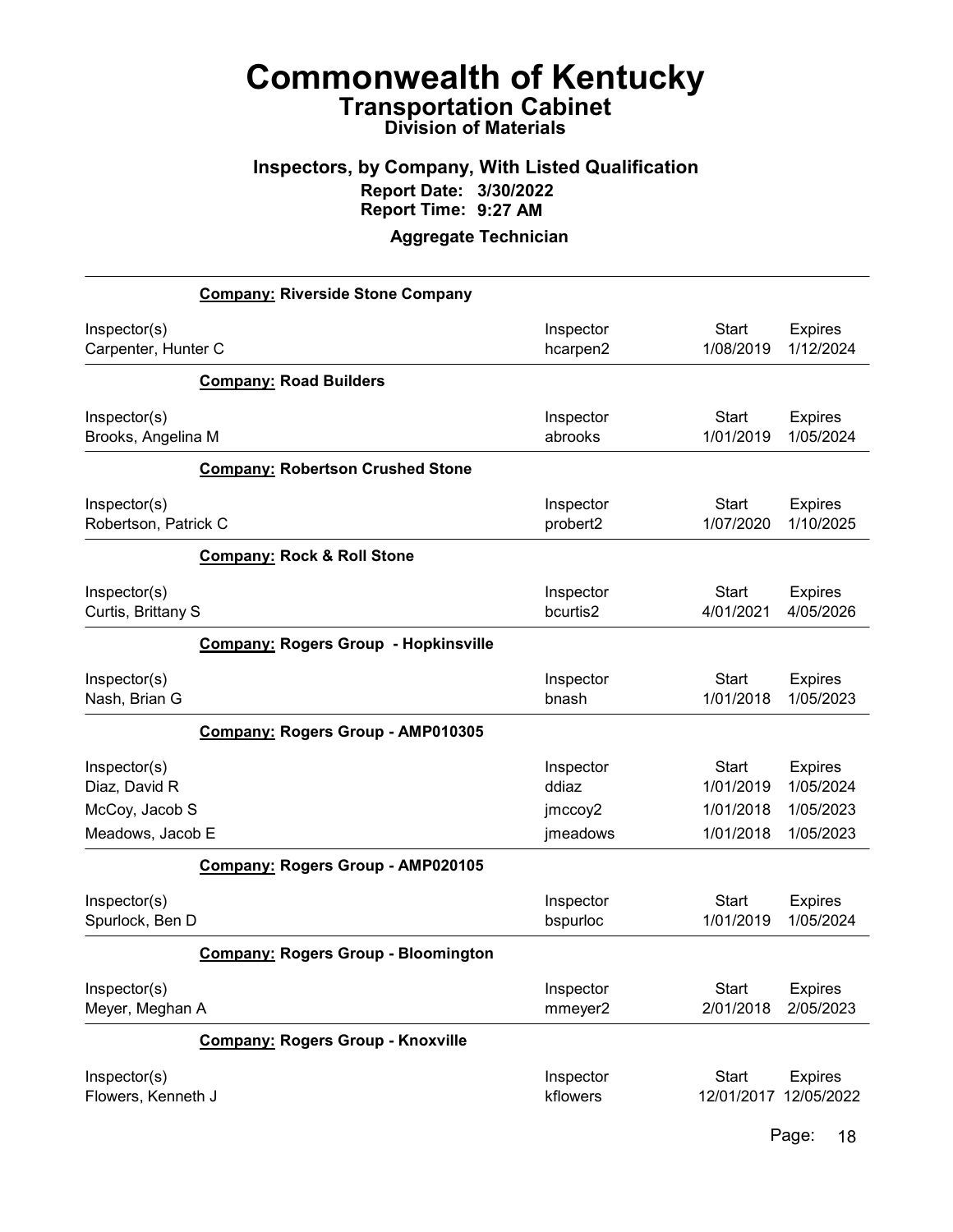#### Inspectors, by Company, With Listed Qualification Report Date: 3/30/2022 Report Time: 9:27 AM

|                            | <b>Company: Rogers Group - Oldham Stone</b>       |           |              |                |
|----------------------------|---------------------------------------------------|-----------|--------------|----------------|
| Inspector(s)               |                                                   | Inspector | <b>Start</b> | <b>Expires</b> |
| Williams, Tim A            |                                                   | twillia3  | 7/01/2021    | 7/05/2026      |
|                            | <b>Company: Rogers Group - Ramsey</b>             |           |              |                |
| Inspector(s)               |                                                   | Inspector | <b>Start</b> | <b>Expires</b> |
| Thurman, Donald G          |                                                   | dthurman  | 1/01/2019    | 1/05/2024      |
|                            | <b>Company: Rogers Group - Vincennes</b>          |           |              |                |
| Inspector(s)               |                                                   | Inspector | Start        | <b>Expires</b> |
| Harris, Tosha M            |                                                   | tharris5  | 2/01/2018    | 2/05/2023      |
|                            | Company: Rogers Group, Inc. - Jefferson Co. Stone |           |              |                |
| Inspector(s)               |                                                   | Inspector | <b>Start</b> | <b>Expires</b> |
| Contreras, Jorge           |                                                   | jcontrer  | 3/01/2019    | 3/04/2024      |
| Peterson, Jerry L          |                                                   | jpeterso  | 1/01/2018    | 1/05/2023      |
|                            | <b>Company: Rogers Group, Inc. - Louisville</b>   |           |              |                |
| Inspector(s)               |                                                   | Inspector | <b>Start</b> | <b>Expires</b> |
| Newdigate, Corey L         |                                                   | cnewdiga  | 1/01/2019    | 1/05/2024      |
| Villier, Grace C           |                                                   | gvillier  | 1/01/2020    | 1/04/2025      |
|                            | Company: S&ME Inc.                                |           |              |                |
| Inspector(s)               |                                                   | Inspector | <b>Start</b> | <b>Expires</b> |
| Baker, Kinney R            |                                                   | kbaker5   | 1/01/2019    | 1/05/2024      |
| Shuler, Matthew P          |                                                   | mshuler   | 2/01/2019    | 2/05/2024      |
| Soucy, lan J               |                                                   | isoucy    | 1/01/2020    | 1/04/2025      |
|                            | Company: S&ME, Inc.                               |           |              |                |
| Inspector(s)               |                                                   | Inspector | <b>Start</b> | <b>Expires</b> |
| Basham-Curtis, Cayla S     |                                                   | cbasham2  | 1/01/2020    | 1/04/2025      |
| Howard, Michaela B         |                                                   | mhoward3  | 2/01/2018    | 2/05/2023      |
| Kirkpatrick, Christopher S |                                                   | ckirkpat  | 1/01/2019    | 1/05/2024      |
| Oney, Christopher A        |                                                   | coney     | 1/01/2019    | 1/05/2024      |
| Puckett, Chisa L           |                                                   | cpuckett  | 1/01/2020    | 1/04/2025      |
| Rayburn, Rodger D          |                                                   | rrayburn  | 1/01/2019    | 1/05/2024      |
|                            |                                                   |           |              |                |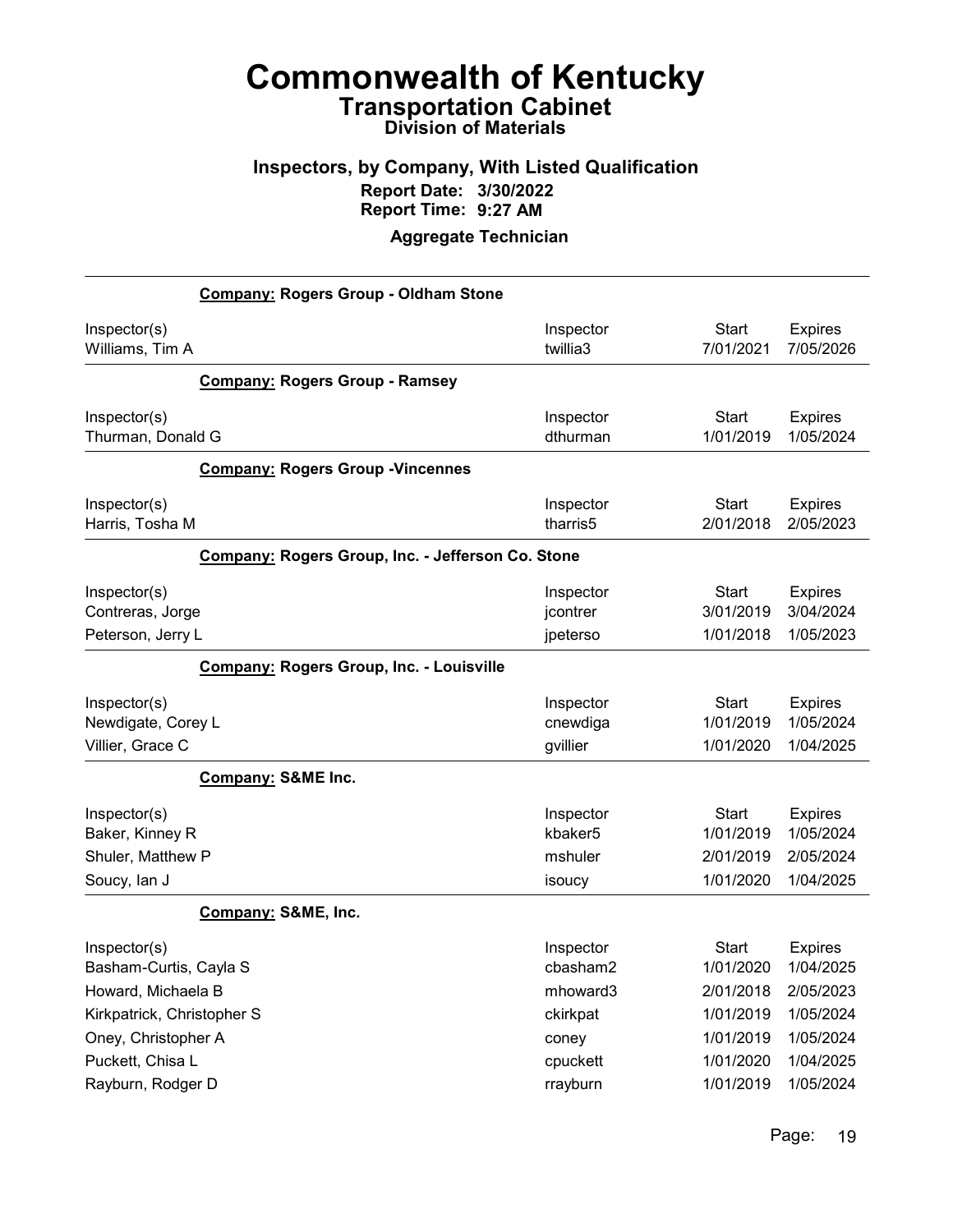## Commonwealth of Kentucky Transportation Cabinet

Division of Materials

#### Inspectors, by Company, With Listed Qualification Report Date: 3/30/2022 Report Time: 9:27 AM

| Tipton, Elbert H<br>Tolley, Robert H               |                                                  | etipton<br>rtolley               | 2/01/2020<br>2/01/2018                 | 2/04/2025<br>2/05/2023                   |
|----------------------------------------------------|--------------------------------------------------|----------------------------------|----------------------------------------|------------------------------------------|
|                                                    | <b>Company: SRM Ready Mix</b>                    |                                  |                                        |                                          |
| Inspector(s)<br>Griffith, Mark A                   |                                                  | Inspector<br>mgriffit            | <b>Start</b><br>12/01/2019             | <b>Expires</b><br>12/04/2024             |
|                                                    | <b>Company: Scotty's Contracting</b>             |                                  |                                        |                                          |
| Inspector(s)<br>Hatcher, Stephen                   |                                                  | Inspector<br>shatcher            | <b>Start</b><br>5/01/2021              | <b>Expires</b><br>5/05/2026              |
|                                                    | <b>Company: Scotty's Contracting - AMP020108</b> |                                  |                                        |                                          |
| Inspector(s)<br>Morgan, Ethan T<br>Waid, Kathy M   |                                                  | Inspector<br>emorgan<br>kwaid    | Start<br>1/01/2020<br>1/01/2019        | <b>Expires</b><br>1/04/2025<br>1/05/2024 |
|                                                    | <b>Company: Scotty's Contracting - AMP030311</b> |                                  |                                        |                                          |
| Inspector(s)<br>Angerer, Joseph<br>Jones, Steven K |                                                  | Inspector<br>jangerer<br>sjones7 | <b>Start</b><br>1/01/2018<br>1/01/2020 | <b>Expires</b><br>1/05/2023<br>1/04/2025 |
|                                                    | <b>Company: Scotty's Contracting - AMP040101</b> |                                  |                                        |                                          |
| Inspector(s)<br>Sneed, Christy L                   |                                                  | Inspector<br>csneed              | <b>Start</b><br>12/01/2019             | <b>Expires</b><br>12/04/2024             |
|                                                    | Company: Scotty's Contracting - AMP040311        |                                  |                                        |                                          |
| Inspector(s)<br>Miller, Perry W                    |                                                  | Inspector<br>pmiller             | Start<br>1/01/2020                     | <b>Expires</b><br>1/04/2025              |
|                                                    | <b>Company: Scotty's Contracting - B-Green</b>   |                                  |                                        |                                          |
| Inspector(s)<br>Dawson, Seth R                     |                                                  | Inspector<br>sdawson             | Start<br>2/01/2019                     | <b>Expires</b><br>2/05/2024              |
| Dawson, Seth R<br>Holderman, Danny T               |                                                  | sdawson<br>dholderm              | 12/01/2017<br>1/01/2018                | 12/05/2022<br>1/05/2023                  |
| Kemp, John                                         |                                                  | jkemp3                           | 2/01/2019                              | 2/05/2024                                |
| Kemp, Jonathan T                                   |                                                  | jkemp4                           | 2/01/2019                              | 2/05/2024                                |
| Remington, Joseph D                                |                                                  | jremingt                         | 12/01/2017 12/05/2022                  |                                          |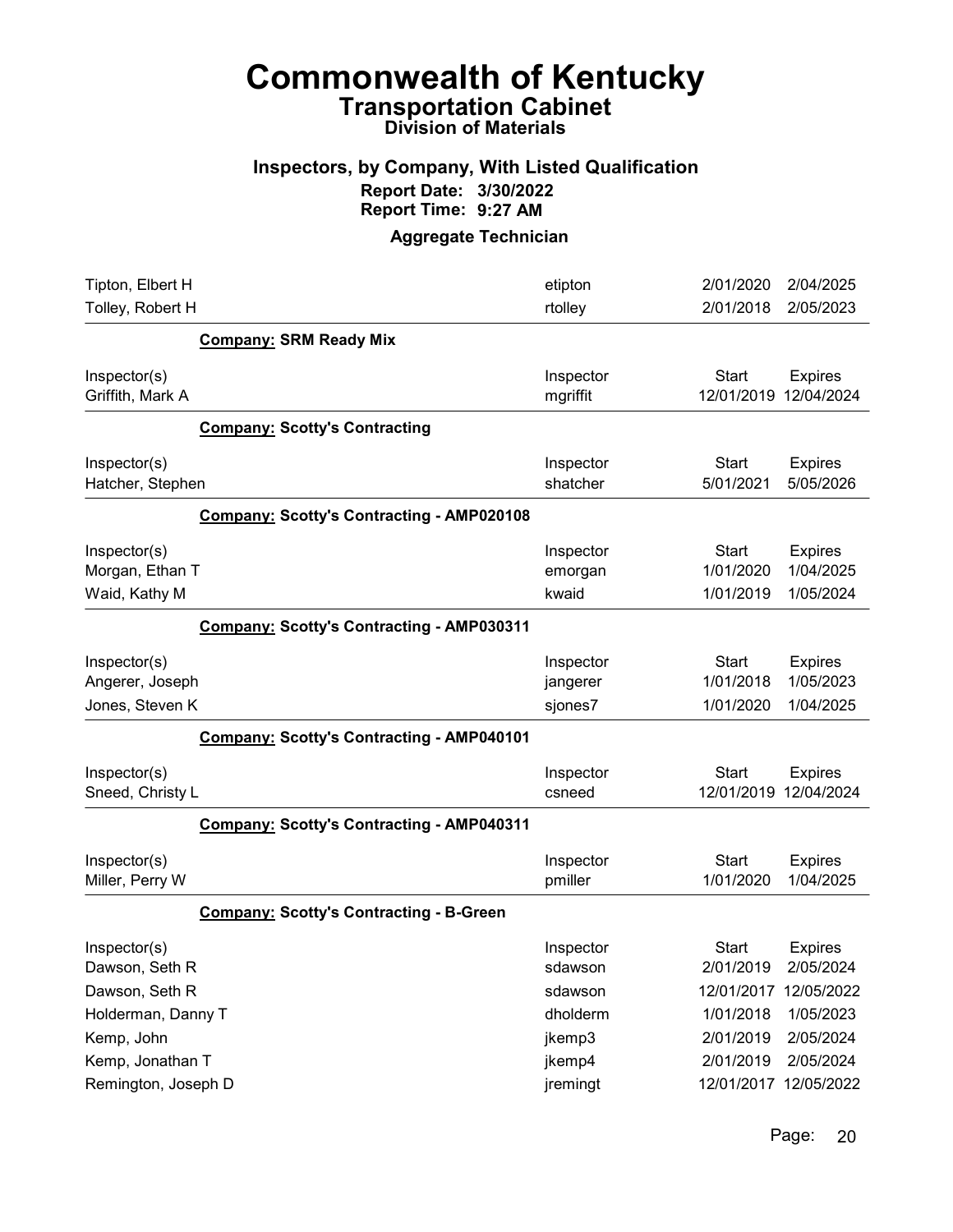#### Inspectors, by Company, With Listed Qualification Report Date: 3/30/2022 Report Time: 9:27 AM

#### Aggregate Technician

| Thompson, Michael E                                                        |                                                   | mthompso                                    | 12/01/2017 12/05/2022                               |                                                       |
|----------------------------------------------------------------------------|---------------------------------------------------|---------------------------------------------|-----------------------------------------------------|-------------------------------------------------------|
|                                                                            | <b>Company: Scotty's Contracting - E-Town</b>     |                                             |                                                     |                                                       |
| Inspector(s)<br>Goodbar, Stephen C                                         |                                                   | Inspector<br>sgoodbar                       | <b>Start</b><br>12/01/2017                          | <b>Expires</b><br>12/05/2022                          |
|                                                                            | <b>Company: Shawnee Stone</b>                     |                                             |                                                     |                                                       |
| Inspector(s)<br>Higgins, Christopher J<br>Higgins, Melissa D               |                                                   | Inspector<br>chiggin3<br>mhiggins           | <b>Start</b><br>5/01/2021<br>5/01/2021              | <b>Expires</b><br>5/05/2026<br>5/05/2026              |
|                                                                            | <b>Company: Simmons Engineering Inc.</b>          |                                             |                                                     |                                                       |
| Inspector(s)<br>Simmons, Terry L                                           |                                                   | Inspector<br>tsimmons                       | <b>Start</b><br>2/01/2018                           | <b>Expires</b><br>2/05/2023                           |
|                                                                            | <b>Company: Stantec Consulting Services, Inc.</b> |                                             |                                                     |                                                       |
| Inspector(s)<br>Montgomery, John C                                         |                                                   | Inspector<br>jmontgom                       | <b>Start</b><br>1/01/2018                           | <b>Expires</b><br>1/05/2023                           |
|                                                                            | <b>Company: Sterling Materials</b>                |                                             |                                                     |                                                       |
| Inspector(s)<br>Brierly, Steven W<br>King, Billy A<br>Whitworth, William B |                                                   | Inspector<br>sbrierly<br>bking5<br>wwhitwor | <b>Start</b><br>1/01/2020<br>1/01/2018<br>1/01/2018 | <b>Expires</b><br>1/04/2025<br>1/05/2023<br>1/05/2023 |
|                                                                            | <b>Company: SynTerra Crop.</b>                    |                                             |                                                     |                                                       |
| Inspector(s)<br>Griffin, Jack                                              |                                                   | Inspector<br>jgriffi2                       | <b>Start</b><br>4/01/2021                           | <b>Expires</b><br>4/05/2026                           |
|                                                                            | <b>Company: Terracon</b>                          |                                             |                                                     |                                                       |
| Inspector(s)<br>Eger, Christopher A<br>Jones, Parker V<br>Sparks, George R |                                                   | Inspector<br>ceger<br>pjones3<br>gsparks    | <b>Start</b><br>1/01/2018<br>1/01/2020<br>1/01/2018 | <b>Expires</b><br>1/05/2023<br>1/04/2025<br>1/05/2023 |
|                                                                            | Company: The Allen Company - AMP070301            |                                             |                                                     |                                                       |
| Inspector(s)<br>Dunaway, Isaac T                                           |                                                   | Inspector<br>idunaway                       | <b>Start</b><br>1/01/2020                           | <b>Expires</b><br>1/04/2025                           |

Page: 21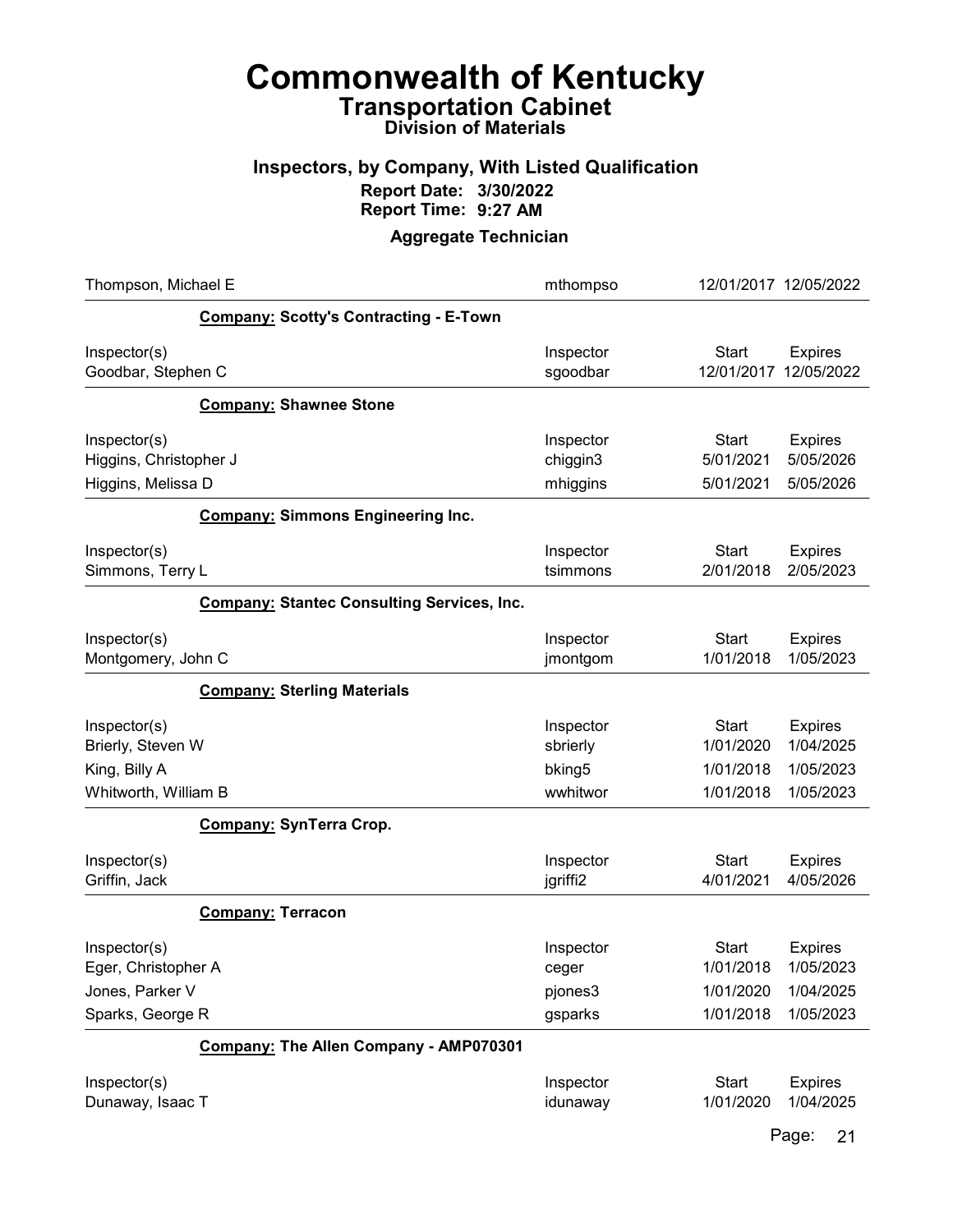# Commonwealth of Kentucky Transportation Cabinet

### Division of Materials

#### Inspectors, by Company, With Listed Qualification Report Date: 3/30/2022 Report Time: 9:27 AM

#### Aggregate Technician

| Gurley, Jacob        |                                                      | jgurley   | 1/01/2020    | 1/04/2025             |
|----------------------|------------------------------------------------------|-----------|--------------|-----------------------|
| Harrison, Nathaniel  |                                                      | nharris2  | 1/01/2020    | 1/04/2025             |
| Newman, Tyler D      |                                                      | tnewman2  | 1/01/2020    | 1/04/2025             |
|                      | <b>Company: The Shelly Company</b>                   |           |              |                       |
| Inspector(s)         |                                                      | Inspector | <b>Start</b> | <b>Expires</b>        |
| Hines, Todd A        |                                                      | thine1    | 12/01/2021   | 12/05/2026            |
|                      | <b>Company: Tow Path Ready Mix</b>                   |           |              |                       |
| Inspector(s)         |                                                      | Inspector | <b>Start</b> | <b>Expires</b>        |
| Hackworth, Jacob R   |                                                      | jhackwor  | 2/01/2018    | 2/05/2023             |
|                      | <b>Company: Valley Asphalt Corporation</b>           |           |              |                       |
| Inspector(s)         |                                                      | Inspector | <b>Start</b> | <b>Expires</b>        |
| Frisch, Nick T       |                                                      | nfrisch   | 1/01/2020    | 1/04/2025             |
| Jordan, Tyler C      |                                                      | tjordan2  | 1/01/2020    | 1/04/2025             |
| O'Connor, Dan B      |                                                      | doconnor  | 12/01/2021   | 12/05/2026            |
| Ottariano, Michael J |                                                      | mottaria  | 1/01/2020    | 1/04/2025             |
|                      | <b>Company: Vulcan Materials</b>                     |           |              |                       |
| Inspector(s)         |                                                      | Inspector | <b>Start</b> | <b>Expires</b>        |
| Arnold, Michael J    |                                                      | marnold3  | 1/09/2018    | 1/13/2023             |
|                      | Company: Vulcan Materials - Franklin TN              |           |              |                       |
| Inspector(s)         |                                                      | Inspector | <b>Start</b> | <b>Expires</b>        |
| Arbuckle, Bruce D    |                                                      | barbuckl  | 1/01/2019    | 1/05/2024             |
|                      | <b>Company: Vulcan Materials - Grand Rivers</b>      |           |              |                       |
| Inspector(s)         |                                                      | Inspector | <b>Start</b> | <b>Expires</b>        |
| Williams, Gabe       |                                                      | gwillia4  | 5/01/2021    | 5/05/2026             |
| Wright, Austin K     |                                                      | awright2  | 1/01/2020    | 1/04/2025             |
|                      | <b>Company: Vulcan Materials - Lexington</b>         |           |              |                       |
| Inspector(s)         |                                                      | Inspector | <b>Start</b> | <b>Expires</b>        |
| Carter, Shara-Lynn M |                                                      | scater    |              | 12/01/2019 12/04/2024 |
|                      | <b>Company: Vulcan Materials Company - Knoxville</b> |           |              |                       |
| Inspector(s)         |                                                      | Inspector | <b>Start</b> | <b>Expires</b>        |

Page: 22